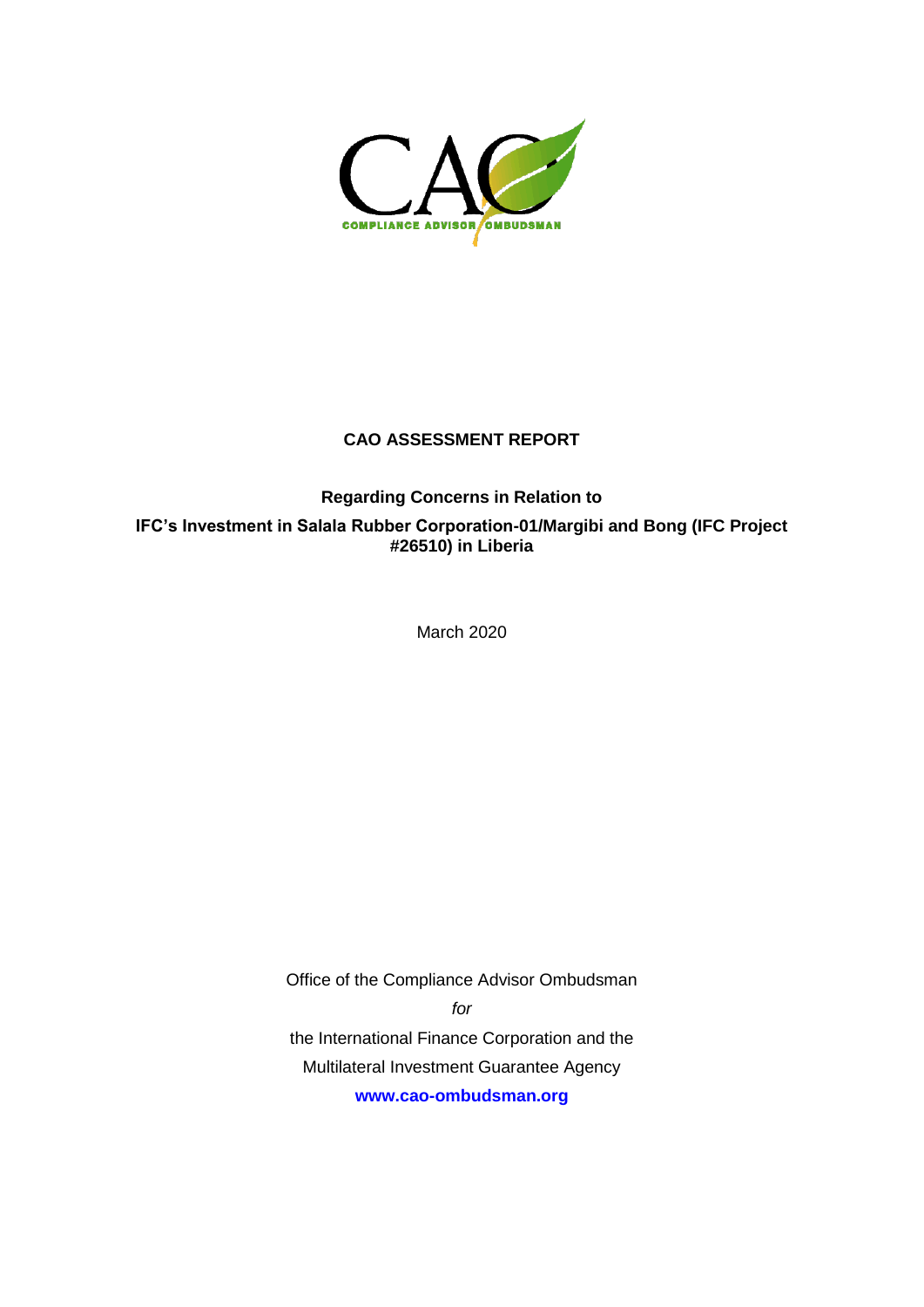### **About the CAO**

The Office of the Compliance Advisor Ombudsman (CAO) is the independent accountability mechanism for the International Finance Corporation (IFC) and the Multilateral Investment Guarantee Agency (MIGA), members of the World Bank Group. CAO reports directly to the President of the World Bank Group, and its mandate is to assist in addressing complaints from people affected by IFC/MIGA-supported projects in a manner that is fair, objective, and constructive, and to enhance the social and environmental outcomes of those projects.

For more information, see www.cao-ombudsman.org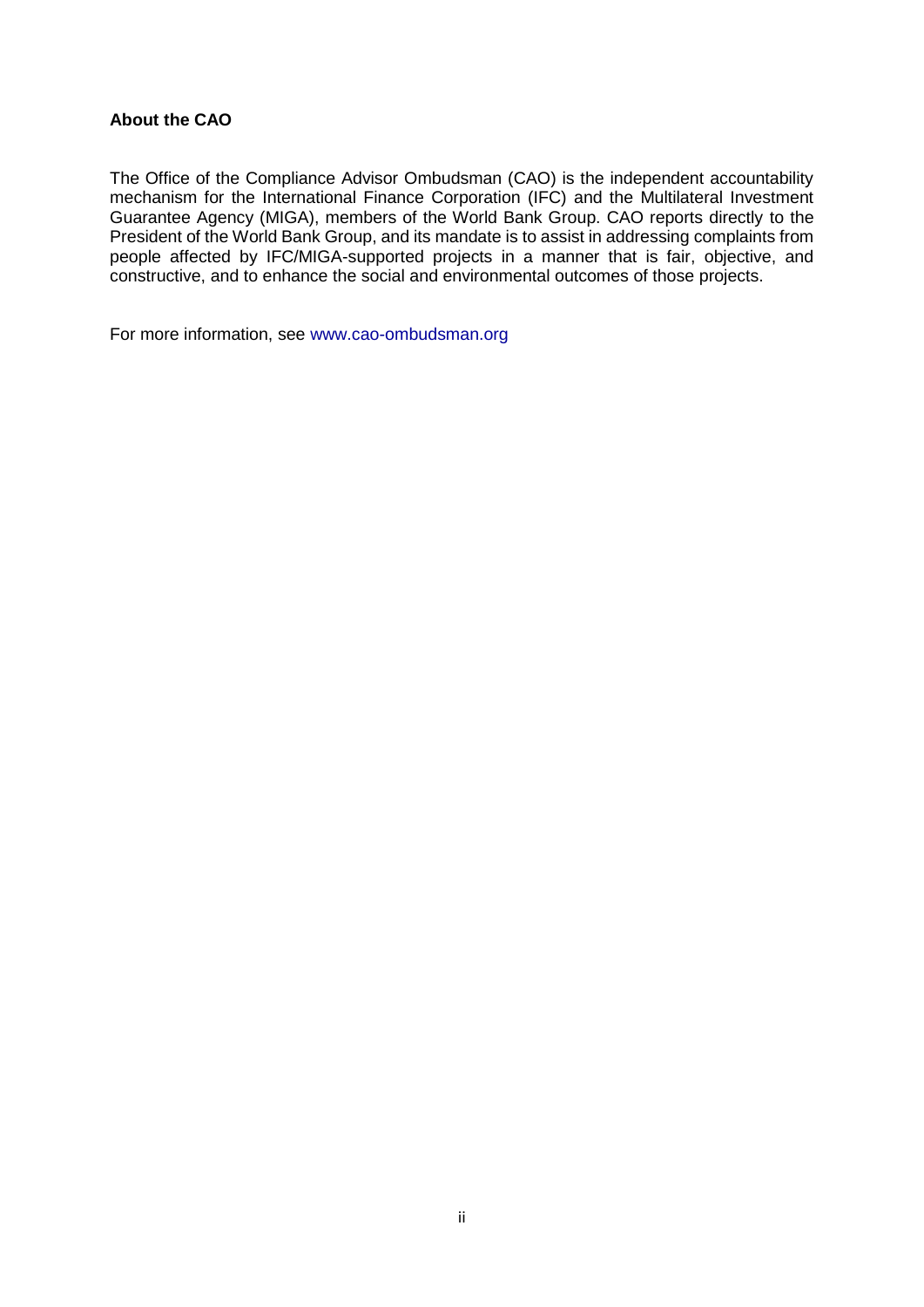# **TABLE OF CONTENTS**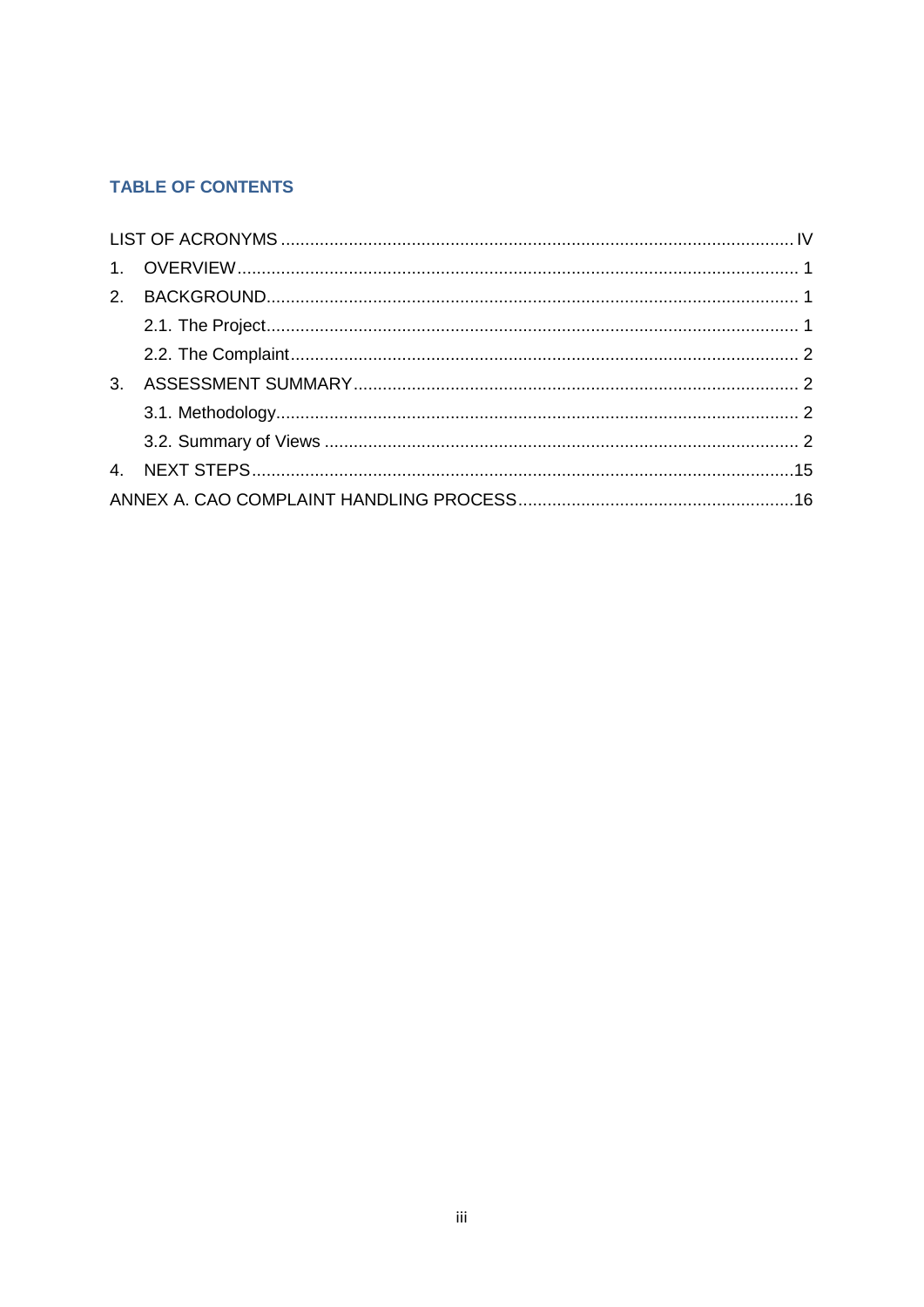# <span id="page-3-0"></span>**LIST OF ACRONYMS**

| <b>ARD</b>   | <b>Alliance for Rural Democracy</b>                      |
|--------------|----------------------------------------------------------|
| CAO          | Office of the Compliance Advisor Ombudsman               |
| <b>EPA</b>   | Environmental Protection of Agency of Liberia            |
| <b>FPIC</b>  | Free Prior Informed Consent of indigenous peoples (FPIC) |
| GAI          | <b>Green Advocates International</b>                     |
| <b>GPSNR</b> | The Global Platform for Sustainable Natural Rubber       |
| <b>IFC</b>   | International Finance Corporation                        |
|              | <b>INTERCULTURES</b> Compagnie International de Cultures |
| <b>LAC</b>   | Liberian Agricultural Company                            |
| <b>LNP</b>   | <b>Liberian National Police</b>                          |
| <b>MIGA</b>  | Multilateral Investment Guarantee Agency                 |
| <b>NRWP</b>  | Natural Resource Women Platform                          |
| <b>RSPO</b>  | Roundtable of Sustainable Palm Oil                       |
| <b>SGBV</b>  | Sexual and Gender-Based Violence                         |
| <b>SRC</b>   | Salala Rubber Corporation                                |
| <b>YNCHR</b> | Yeagbamah National Congress for Human Rights             |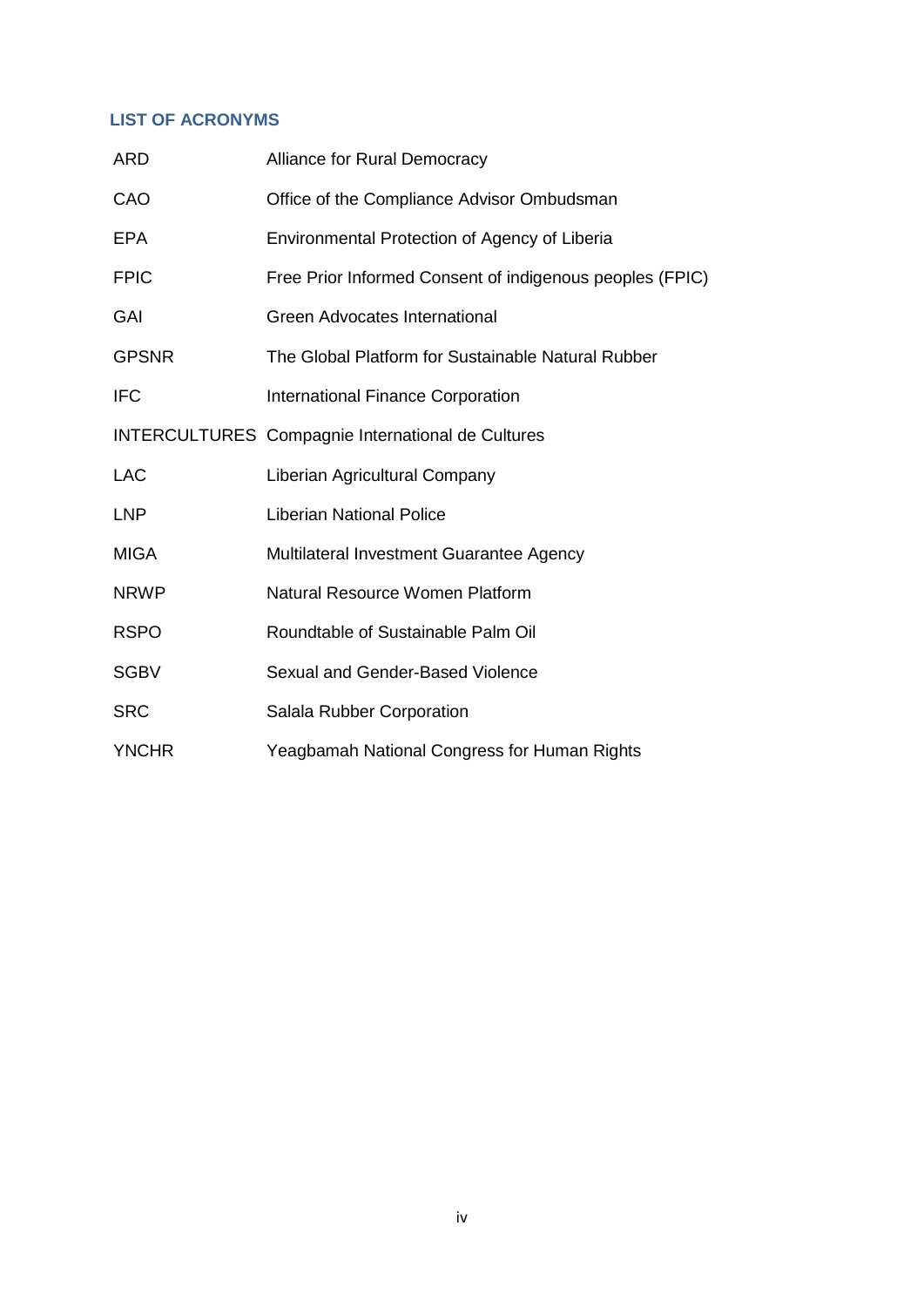# <span id="page-4-0"></span>**1. OVERVIEW**

In May 2019, a complaint was lodged with CAO by members of 22 communities from the Margibi and Bong Counties in Liberia (the "Complainants"), supported by the NGOs Green Advocates International (GAI), Alliance for Rural Democracy (ARD), Natural Resource Women Platform (NRWP), and the Yeagbamah National Congress for Human Rights (YNCHR) (hereafter referred to collectively as the "Salala Affected Indigenous Communities Support Organizations"). The complaint raises concerns related to the operations of Salala Rubber Corporation (SRC or the "Company"), which is one of Liberia's largest rubber-producing and processing companies, located in Margibi County (together, SRC and the Complainants will be referred to as "the Parties"). In June 2019, CAO determined that the complaint met its eligibility criteria and conducted an assessment, during which the Complainants expressed an interest in engaging in a dispute-resolution process convened by CAO, while the Company decided to have the case referred to CAO's Compliance function for appraisal of IFC's role. In keeping with CAO's Operational Guidelines, the complaint will now be handled by CAO's Compliance function.

This assessment report provides an overview of the assessment process, including a description of the project, the complaint, the assessment methodology, and the next steps.

# <span id="page-4-1"></span>**2. BACKGROUND**

## <span id="page-4-2"></span>**2.1. The Project**

 $\overline{a}$ 

According to IFC project disclosures in February 2008, SRC was Liberia's fourth-largest rubber producing company. It produced semi-processed rubber used to manufacture tires.

SRC was created by a merger in July 2007 between a standalone rubber processing factory called Weala Rubber Company and a standalone rubber plantation formerly called Salala Rubber Corporation. The plantation was established in 1959 by the Weala Rubber Company and was acquired by the Socfin Group in 2007, after the civil war in Liberia.<sup>1</sup> SRC is owned and managed by the Socfin Group and the SRC's plantation is located in Margibi County.

In June 2008, IFC committed a USD 10 million A-Loan to SRC to finance the Company's rehabilitation and optimization program (the "Project"). According to IFC, the Project was intended to complement SRC's management plans to rehabilitate and expand the plantation, which had been neglected during the civil war. Optimizing operations specifically entails the planting of new rubber trees on the existing concession, renovating plant and equipment, rebuilding administrative and social infrastructure, including worker housing, and meeting additional working capital needs.<sup>2</sup>

At the time of IFC's investment, SRC was 90 percent owned by Agrifinal N.V. (a privatelyowned agribusiness investment company incorporated in Belgium) and 10 percent owned by Compagnie International de Cultures (Intercultures) (an agribusiness company registered in Luxembourg). SRC was managed by Socfin Consultant Services (Socfinco), a subsidiary of Intercultures, which manages all group operating companies.<sup>3</sup> In 2007, Intercultures changed its name to Socfinaf, and in 2012, Agrifinal sold its shares to Liberian Agricultural Company (LAC). Today, according to Socfin's website, SRC is 64.9 percent owned by Socfinaf and 35.09 percent owned by LAC.<sup>4</sup> Both Socfinaf and LAC are part of the Socfin Group.

<sup>1</sup> See Socfin's website at [https://www.socfin.com/en/locations/src](about:blank)

<sup>&</sup>lt;sup>2</sup> See IFC Disclosure Website a[t https://disclosures.ifc.org/#/projectDetail/SPI/26510](about:blank#/projectDetail/SPI/26510)

<sup>&</sup>lt;sup>3</sup> See IFC Disclosure website, project sponsor section, at [https://disclosures.ifc.org/#/projectDetail/SPI/26510](about:blank#/projectDetail/SPI/26510)

<sup>4</sup> See financial data a[t https://www.socfin.com/en/investors/src](about:blank)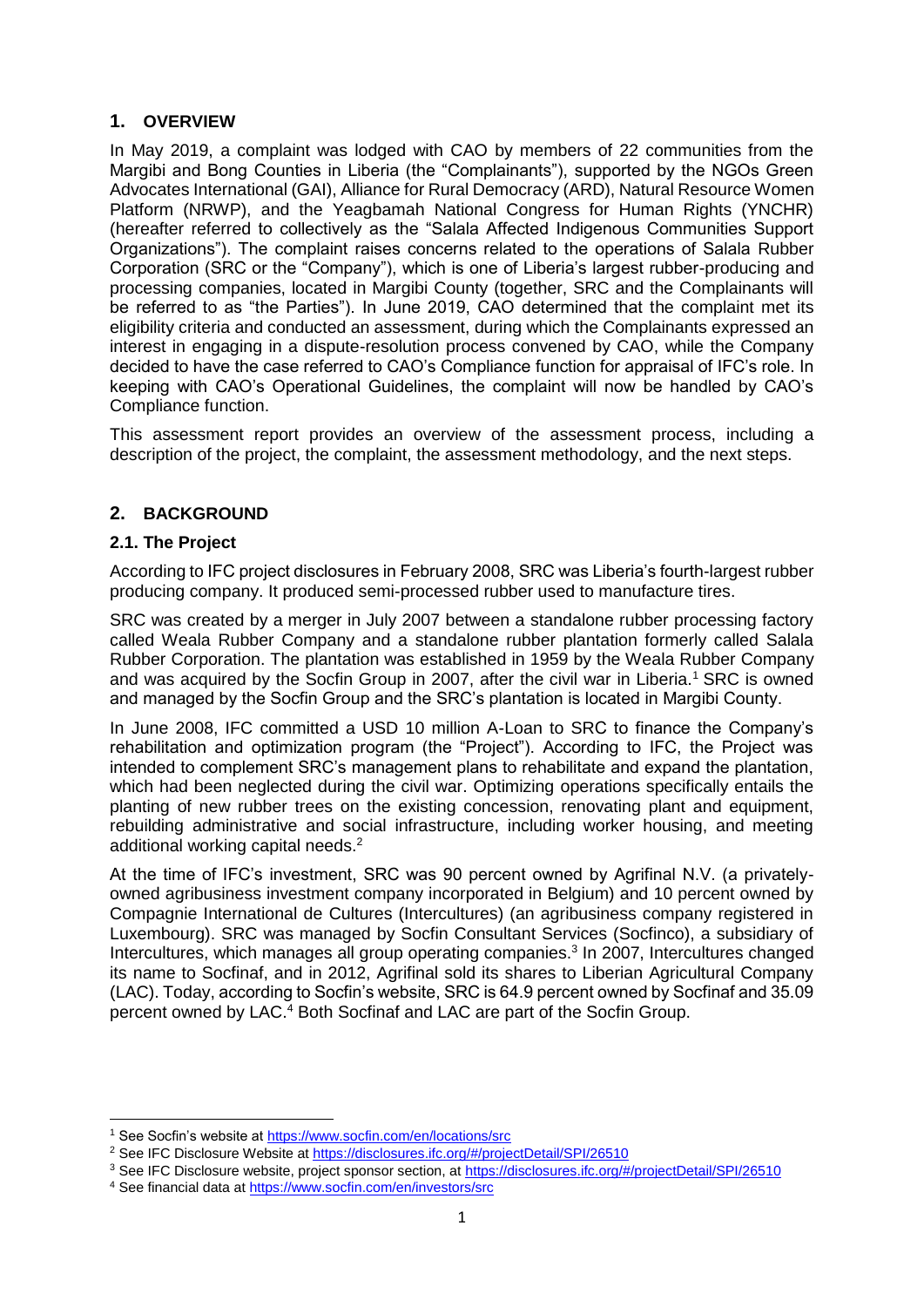## <span id="page-5-0"></span>**2.2. The Complaint**

On May 27, 2019, Green Advocates filed a complaint with the CAO on behalf of the Complainants from 22 communities located in the Margibi and Bong Counties, in Liberia. The Complainants are members of the communities of Gleagba, Bloomu, Old Dokai, New Dokai, Bondolon, Massaquoi, Martin Village, Dedee-ta 2, Kuwah-ta, Jorkporlorsue, Gorbor, Kolledarpolon, Monkey-tail, Ansa-ta, Lango, Garjay, Dedee-ta 1, Kolongalai, Sayue-ta, Tarteeta, Varmue, and Pennoh.

The complaint raises concerns about land grab and forced eviction, lack of Free Prior and Informed Consent of the indigenous peoples (FPIC), destruction of ancestral graves and sacred sites, economic displacement and loss of livelihood, water pollution, poor employment conditions, and labor rights violations, limited access to schools and health facilities, sex and gender-based violence (SGBV), reprisals, threats and intimidation, non-compliance with national and international law, as well as with IFC's Performance Standards and lack of freedom of association.

The issues raised by the Complainants during the assessment are described in more detail below.

# <span id="page-5-1"></span>**3. ASSESSMENT SUMMARY**

### <span id="page-5-2"></span>**3.1. Methodology**

The assessment aims to obtain a better understanding of the issues and concerns raised by the Complainants by gathering information from different stakeholders, without making a judgment on the merits of the complaint. The assessment also seeks to establish which CAO process the Complainants and the Company would like to pursue a dispute resolution process or compliance review of IFC's performance (see Annex A for CAO's complaint-handling process).

In this case, CAO's assessment of the complaint included:

- a desk review of project documentation;
- in-person meetings with the IFC project team;
- telephone conversations and in-person meetings with the Complainants and the Salala Affected Indigenous Communities Support Organizations;
- telephone conversations and in-person meetings with the Company in Liberia and Belgium; and
- in-person meetings with external stakeholders at the request of the Complainants and the Company.

Because of the sensitive nature of some of the complaints made by the Complainants, CAO put additional measures in place to deal with allegations of sexual and gender-based violence (SGBV). These steps include ensuring that a consultant with relevant expertise forms part of the CAO team for purposes of the assessment.

This document summarizes the views heard by the CAO team from the Parties and describes the next steps, based on the decisions made by the Complainants and the Company.

### <span id="page-5-3"></span>**3.2. Summary of Views**

The concerns raised in this complaint have been clustered as follows: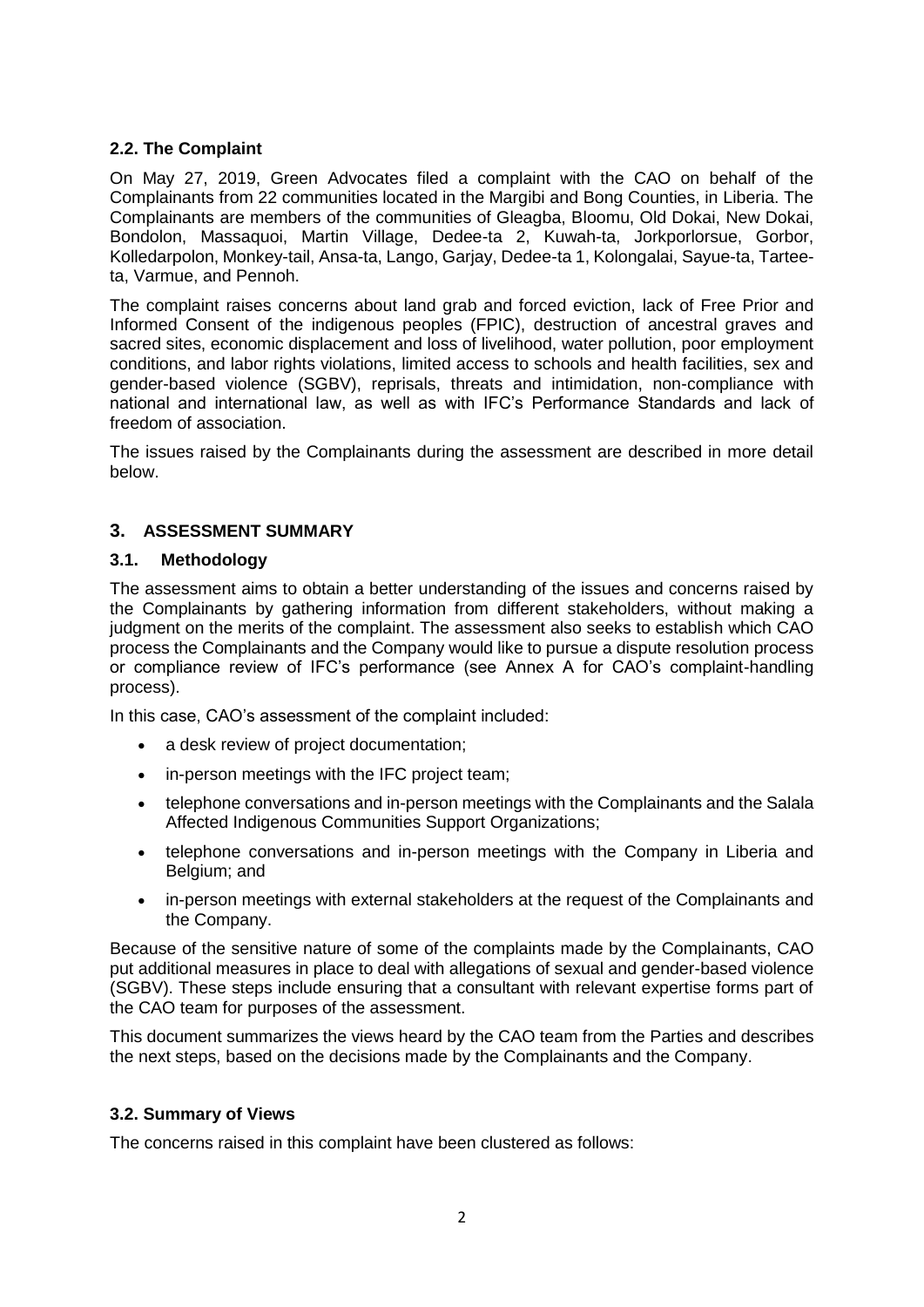- Land Grabs and Forced Eviction and Lack of Free Prior and Informed Consent of the indigenous peoples (FPIC)
- Destruction of Ancestral Graves and Sacred Sites
- Economic Displacement and Loss of Livelihood
- Water Pollution
- Poor Employment Conditions and Labor Rights Violations
- Limited access to Schools and Health Facilities
- Sexual and Gender-Based Violence
- Reprisals, Threats, and Intimidation
- Non-Compliance with IFC's Performance Standards and National and International Laws
- Lack of Freedom of Association

## **3.3. Complainants' Perspective**

3.3.1 Land Grabs and Forced Eviction and Lack of Free Prior Informed Consent of the indigenous peoples (FPIC)

The Complainants explained that they are indigenous people, recognized by the Government of Liberia ("Government") as aborigine and that their ancestors inhabited the concession area before the independence of Liberia in 1847 and before the Government awarded the concession to the Company in 1959. They stated that since the concession was awarded in 1959, there have been continuous land grabs and forced eviction by the Company without their Free Prior and Informed Consent. The Complainants claim that this has had negative effects on the indigenous communities' religious, cultural, natural resources, and social and economic livelihood. They further stated that the evictions happened despite the Government's request to the Company to identify and only survey unencumbered land, as a condition for awarding the concession.

The Complainants explained that during the expansion of the plantation between 2008 and 2014, prior notice was given to some communities before the land was taken but not all communities received notice. They reported that in some cases, the Company bulldozed towns, and in other cases, the Company took the communities' land or destroyed their crops with no compensation. Some Complainants also stated that they left their towns when the Company started clearing neighboring towns because they knew that their towns would be destroyed next. Complainants expressed that the land taken by the Company during the expansion was their inheritance and that some Complainants have deeds dating back to 1904 and the 1950s, as well as tribal certificates. They explained that a tribal certificate is an encumbrance on the land. It indicates an intention to buy land and is the first step in acquiring a land deed. According to the Complainants, the Public Land Laws of Liberia prohibit the President from awarding a concession on land that is subject to prior appropriation or encumbrance. Once a tribal certificate has been issued for a piece of land, the formal process for acquiring a land deed starts and therefore the same piece of land cannot be subject to future or subsequent acquisition.

# 3.3.2 Destruction of Ancestral Graves and Sacred Sites

The Complainants reported that one of the consequences of forced land eviction by the Company during the expansion of the plantation was the destruction of graves and sacred sites (for example, snake and poro bushes). They explained that remnants of their destroyed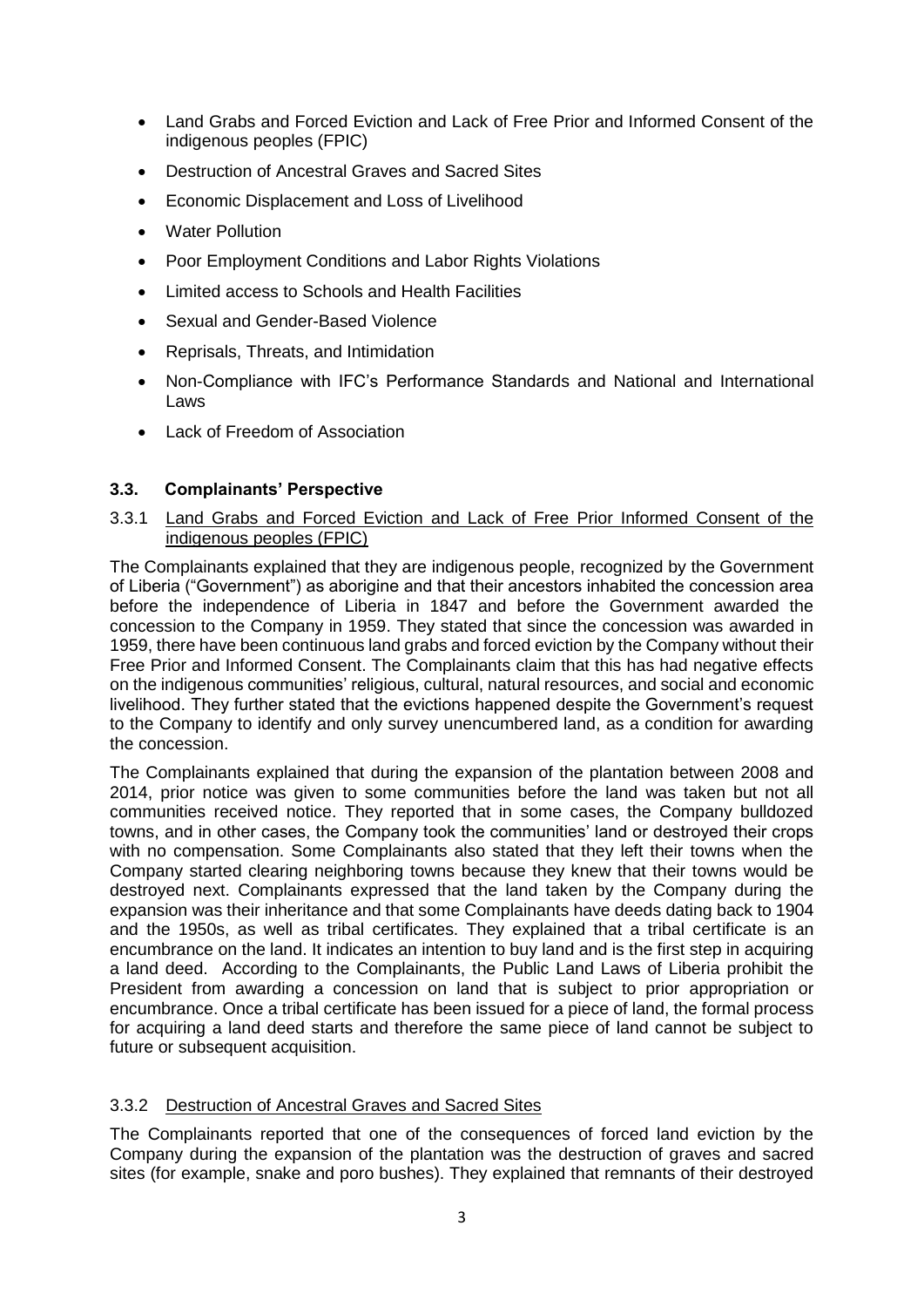or desecrated ancestors' graves and sacred sites are still visible on the Company's rubber plantation. They said that the Company had no regard for their traditional practices and values and did not pay compensation for the destroyed graves and sacred sites in villages including Lango, Garjay, Kolleh, and Kuwah. They explained that while the Company claims to have provided funds and materials to perform cleansing rituals for some communities, those were only provided after the destruction occurred. Moreover, the Complainants stated that these negotiations occurred with individuals who did not represent the entire communities' views. In addition, they consider the funding and rituals insufficient to remedy the destruction of ancestral and cultural sites.

### 3.3.3 Economic Displacement and Loss of Livelihood

The Complainants explained that during the Company's expansion of the rubber plantation, between 2007 and 2013, the Company destroyed their rubber, cocoa, and palm trees, and perennial crops without warning or compensation.

The Complainants argue that the Company started clearing their crops and informed them that the land belonged to the Company and was required for expansion of the plantation. They further claim that most of the community members who owned farms and had crops planted were not invited during the time SRC surveyed their land and enumerated their crops. The Complainants said that the Company assured them that they would be compensated for their crops and subsequently invited some Complainants to the Company offices, where they received partial compensation. Others received no compensation at all. The Complainants insisted that the compensation process was bias, unfair, discriminatory, capricious and arbitrary. They allege the Company took pictures of the Complainants who received payment and made them sign documents as proof of compensation. However, they were not given copies of these documents.

The Complainants stated that the compensation received was not enough because they were compensated at USD \$3 per rubber tree, as opposed to \$18 promised by the Company. They also stated that there was no accurate account of how many trees and crops each person had. Some Complainants alleged that trees and crops were counted by the Company in their absence, and in some instances, counting was either not done or was inaccurate, and the Company gave estimates of Complainants' trees.

Some Complainants reported receiving no compensation, while others said that they were paid for some of their rubber trees, but not for other trees and perennial crops. They further stated that threats, intimidation, and misrepresentation were used to coerce them to accept payment, which was far less than what should have been paid.

The Complainants said that after the Company destroyed their crops, it engulfed communities with rubber plantations and did not leave any farmland for the communities to grow crops. In some cases, the land the Company left for farming was inadequate for the Complainants' livelihood needs. This made it impossible for communities to produce food and resulted in economic difficulties and food insecurity. The Complainants stated that, at first, the Company allowed some of them to use the swamp to grow rice. However, they later stopped this practice, leaving them with no option but to lease land from outside the Company's concession area.

### 3.3.4 Water Pollution

The Complainants also expressed concerns about their water sources. They said that due to soil erosion, especially during the rainy season, chemicals used by the Company to spray trees in the rubber plantation, pollute their water sources. They also stated that the Company staff members who use these chemicals to spray, usually wash themselves and their protective equipment in the water creeks used by the Complainants for drinking water. The Complainants stated that as a result, they have no safe drinking water. They further stated that in some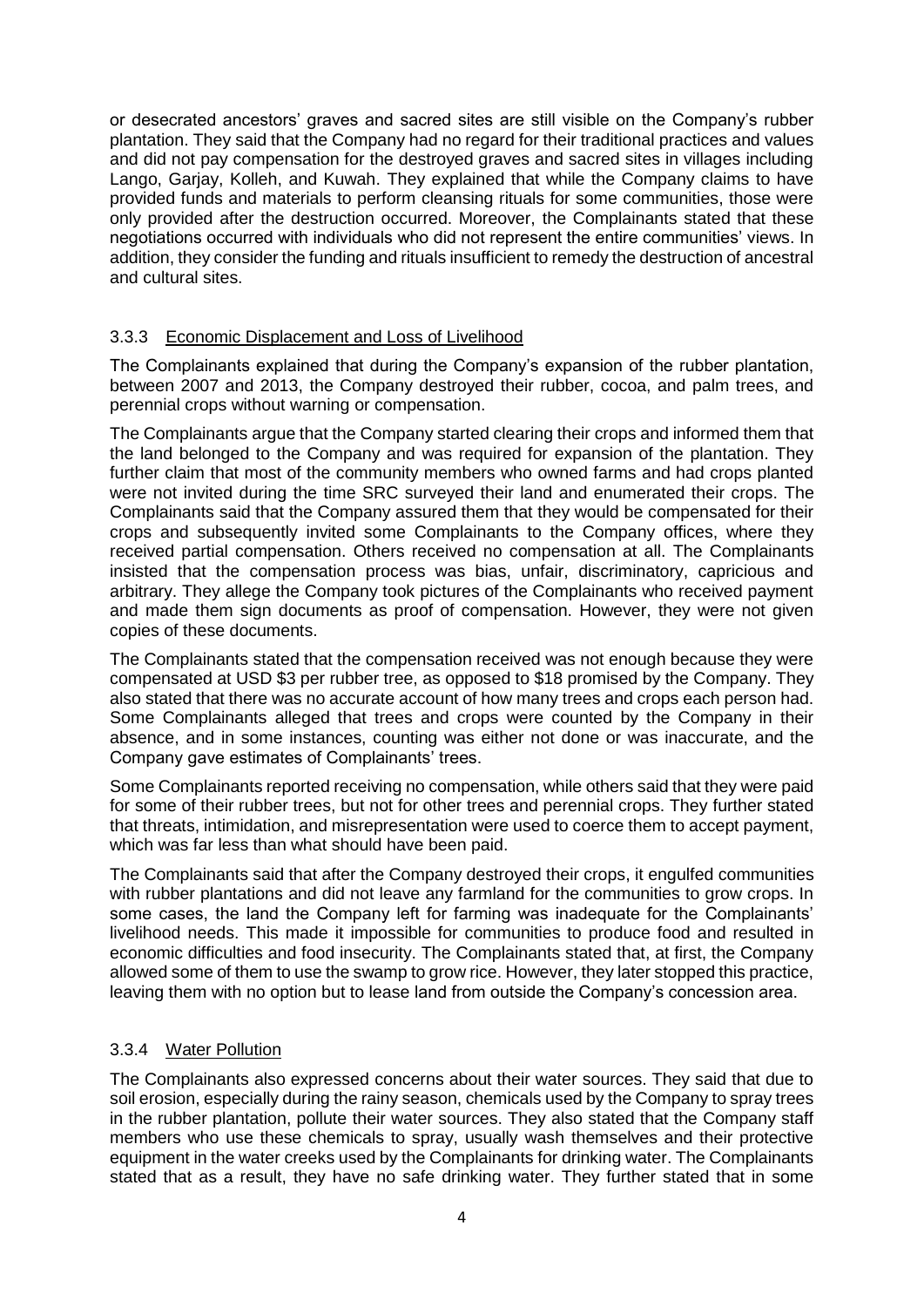villages (Jorkporlorsue, Kuwah Siaffa Molley, Daokai, Massaquoi, and Blomu) the color of the water has changed, the water has a bad odor and has developed a mold-like layer. The Complainants reported that the pollution in the creeks has resulted in rashes and red eyes and has also killed fish. They highlighted additional concerns including loss of creeks and boreholes and water pumps that do not work. The Complainants shared that the water pumps built by SRC in Gorbor, Jorkporlorsue, and Kuwah have all run dry, and this violates the Environmental Protection Agency (EPA) requirements that the Company should build water pumps or create new water sources if the water is contaminated by their activities.

# 3.3.5 Poor Employment Conditions and Labor Rights Violations

The Complainants expressed dissatisfaction with the Company's employment practices in general. They stated that very few community members affected by the Company's expansion are employed in permanent positions with the Company. The Complainants told the CAO that, often, they are not aware of available jobs within the Company because the jobs are never advertised. The Complainants stated that most people working for the Company are from locations outside the concession area. They further said that many community members are employed temporarily through contractors, sometimes for a day. The Complainants explained that contract workers who work with hazardous chemicals are required to purchase protective equipment. This is expensive and prohibitive given the low salaries of \$3 per day for tappers and \$4 per day for security guards.

The Complainants further asserted that their payment is dependent on production quotas, which they must meet daily. They said these quotas are unrealistically high and difficult to achieve. Because there are more job seekers than jobs available, the Complainants express that anyone looking for work is usually required or coerced to pay between \$10 and \$50 to secure a job with the Company. Sometimes after completing the work, they receive partial payment, or the payment is late. The Complainants also stated that sometimes they are only paid with half a bag of rice and no monetary remuneration.

The Complainants informed the CAO that, at times, when they are sick and unable to come to work, the contractor deducts \$5 from their monthly pay for each day missed. This is more than what they earn in a day. They also explained that if they get injured at work, the Company does not take responsibility. Some Complainants stated that the Company unilaterally changed their employment status from permanent to temporary without following any process.

# 3.3.6 Limited access to Company Schools and Health Facilities

According to the Complainants, the Company's school policy is discriminatory because children of non-employees do not enjoy the same opportunities as employees' children. The Complainants explained that school fees for children of non-employees are twice as expensive as the fees set for employees' children. They said these fees are prohibitive since they no longer have a way to generate income without farmland. They indicated that employees' children are given first preference for enrollment and non-employees' children are enrolled at a very high cost only if space was available. Some Complainants shared that they sometimes negotiate with friends employed by the Company to register their children as their dependents. This arrangement allows non-employees' children to attend school.

The Complainants explained that the Company's health facility provides limited access to nonemployees, except for pregnant women. They further stated that when they do make use of the health facilities, they are overcharged for the services.

The Complainants said that the health facilities are located in places that are hard for community members to access. When there is an emergency or a woman is in labor, residents often carry their sick relative to the clinic in a hammock because the ambulance service is not available for non-employees.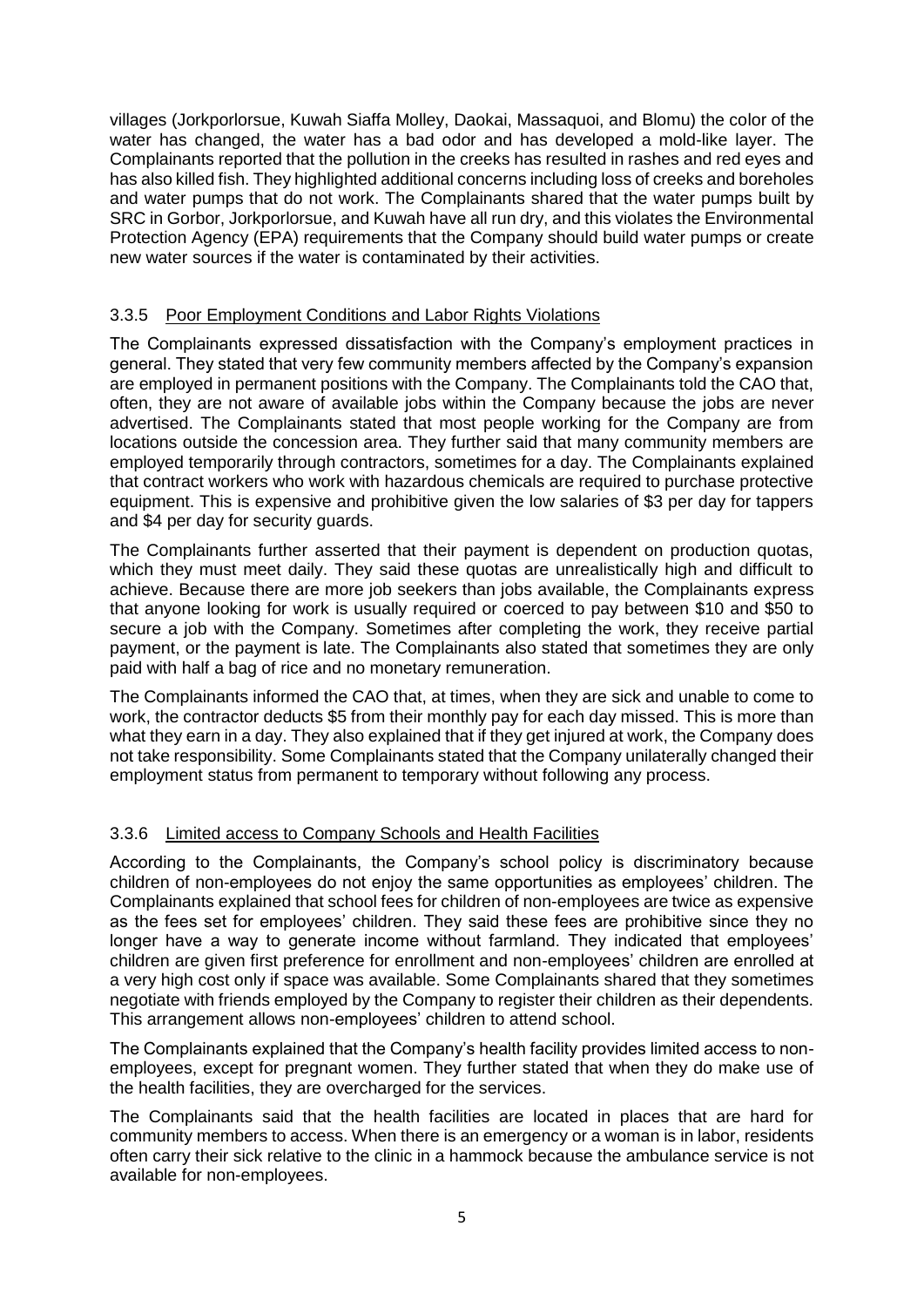## 3.3.7 Sexual and Gender-Based Violence

Some Complainants reported having experienced sexual and gender-based violence (SGBV) from the Company's contractors and security guards. The Complainants disclosed that they were sexually harassed whilst working for the Company's contractors. They explained that contractors often requested sexual favors in exchange for hiring women ("sex for work"). In some instances, the contractors would touch them inappropriately during work and then request sex. The Complainants also explained that in some instances the contractors withheld their pay or dismissed them if they refused to have sex. Women also reported that at night, when they use the outdoor toilets, the Company's security guards harassed them by shining torches on them to humiliate them. The security guards were also accused of threatening to kill women who refused to have sex with them. The Complainants informed the CAO that they were told by people advocating on behalf of the Company not to speak about SGBV issues during the CAO assessment.

## 3.3.8 Reprisals, Threats, and Intimidation

The Complainants expressed concerns about their safety. They said that the Company uses the Liberian National Police (LNP) and their security guards to threaten them. They reported living in fear for their lives.

The Complainants alleged that on October 2, 2013, a group of SRC security guards together with members of the Liberian National Police and the Sheriff from the Bay-Polu Magisterial Court, entered Dokai Town with a search and demolition order and, arrested the Town Chief, Mr. Sansee Fahnbulleh. The Complainants stated that the security guards began destroying structures belonging to the community members as well as some houses in the town. According to the Complainants, the security guards also confiscated valuable property and cash belonging to several community members, including 3.5 tons of unprocessed rubber, one chainsaw, mobile phones, and took USD \$10,000.00 from the Treasurer of the Dokai's Town United Saving Club's house. Club members are mainly established by small-holder rubber farmers and sugar cane growers. This incident was documented by the community in the formal letter of complaint that the people of Dokai Town addressed to Green Advocates on October 27, 2013. The Complainants also reported that one of the Complainants' children died mysteriously during the raid and the police are yet to determine the cause of death or whether it was a homicide. They further stated that their communities are often raided, and community members beaten by the LNP. They expressed that LNP often comes into the communities to instill fear even if they do not carry out any raids.

The Complainants also reported an incident in 2018 where a community member was found dead after he had gone to work. Community members were angered by this and blamed his death on the Company. When they organized protest actions against the Company, several of them were arrested for allegedly damaging Company property.

According to the Complainants, anyone who advocates against the Company for the rights of the community faces serious threats and reprisals to themselves and their relatives, including arrest, torture, and dismissal from work. Complainants stated that they are often arrested and detained for days for allegedly inciting the community until Green Advocates intervenes. Some Complainants reported having been teargassed by the police, resulting in damage to their eyesight.

The Complainants further stated that the Company places restrictions on their movement with a curfew which prevents them from freely moving around after 6 pm (traveling from one community to another or returning from one community to theirs using the normal, regular travel routes through the plantation). They explained that if they are found moving around after 6 pm they are beaten by Company security guards and accused of stealing rubber. The Complainants also informed the CAO that if they plant crops and rubber trees to generate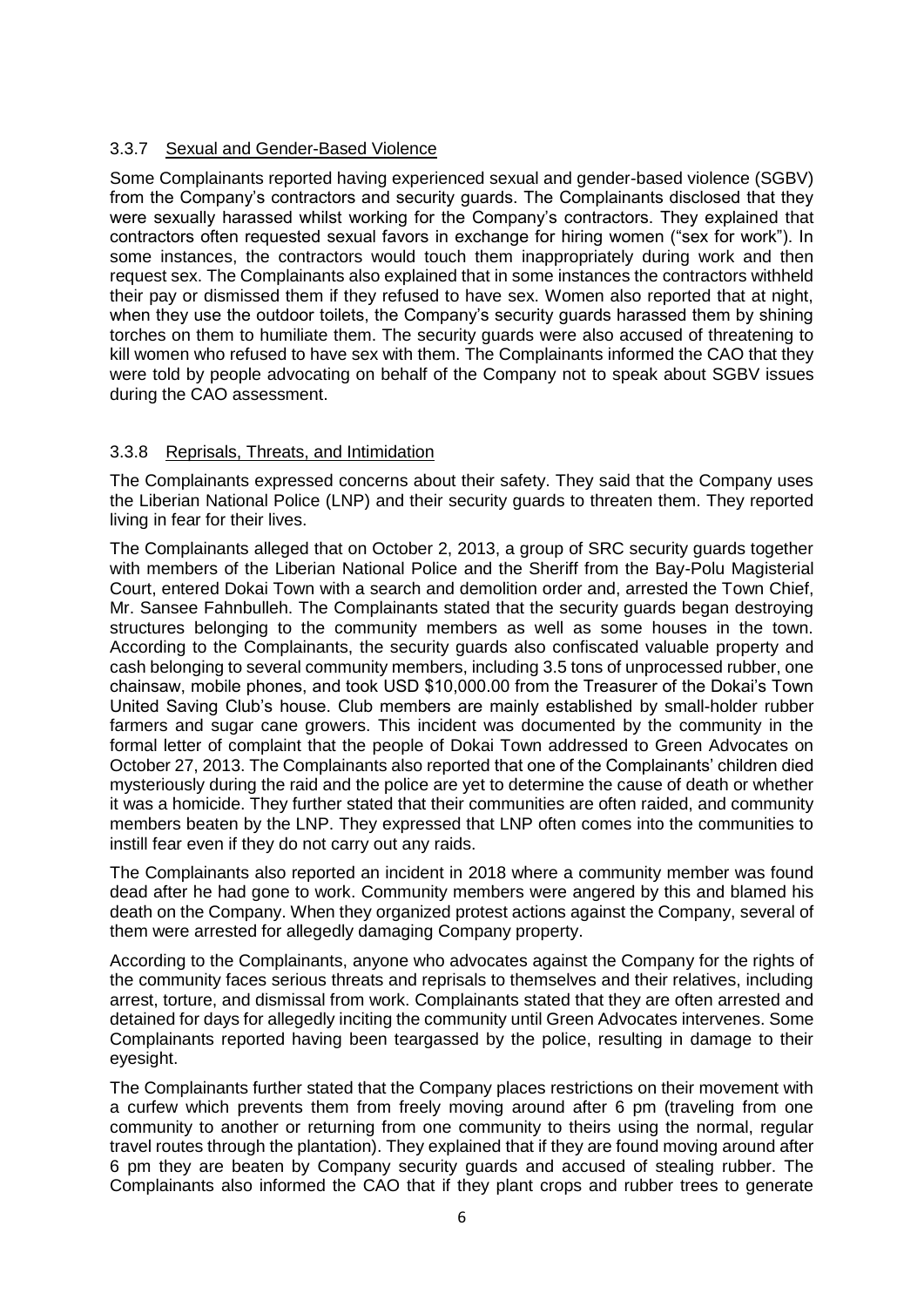income, the Company accuses them of stealing rubber belonging to the Company and this can lead to arrests.

### 3.3.9 Non-Compliance with IFC's Performance Standards, and National and International Laws

Although the Complainants did not raise violation of IFC Performance Standards and relevant laws during CAO's assessment trip, these were raised in the written complaint submitted to CAO.

The Complainants claimed that the Company violated IFC Performance Standards 1- 8 through;

- forced acquisition of community land and failure to minimize, mitigate, or compensate communities;
- destruction of crops and sacred sites, and failure to pay proper compensation in a culturally appropriate manner;
- failure to map out indigenous communities within the plantation;
- failure to adequately engage and consult the community and Lack of Free Prior Informed Consent as Indigenous Peoples;
- failure to comply with local and international laws;
- pollution to the environment using hazardous chemicals;
- failure to put in place policies which protect women, and failure to investigate and deal with allegations of sexual and gender-based violence, and threats of reprisals; and
- failure to put in place adequate policies which protect workers and create equal opportunities for jobs.

The Complainants also claimed that the Company has violated national and international laws including:

- The Constitution of Liberia (particularly articles 22, 24 and 65.);
- Liberia's Declaration of Independence;
- Liberia's Public Lands Laws (Under Article 30 and 70 of the Public Land laws);
- Liberia's Interior Regulations;
- Liberia's Land Rights Act (2018) by failing to obtain permission from the tribal authority and to comply with Article 67 of the Interior Regulation of Liberia;
- Liberia's Community Rights Laws (2009) by failing to obtain Free, Prior and Informed Consent (FPIC) during the Company's expansion;
- The International Covenant on Civil and Political Rights (1966) and International Covenant on Economic, Social and Cultural Rights (1966) by forcibly evicting community members from their homes;
- The United Nations Declaration on the Rights of Indigenous People (2007) by failing to observe the right of indigenous people; and
- The African Charter on People and Human Rights (1981) by seizing homes, farmlands, and sacred sites, and causing economic hardship to the community.

# 3.3.10 Lack of Freedom of Association

The Complainants raised concerns about the Company's behavior before the CAO's visit.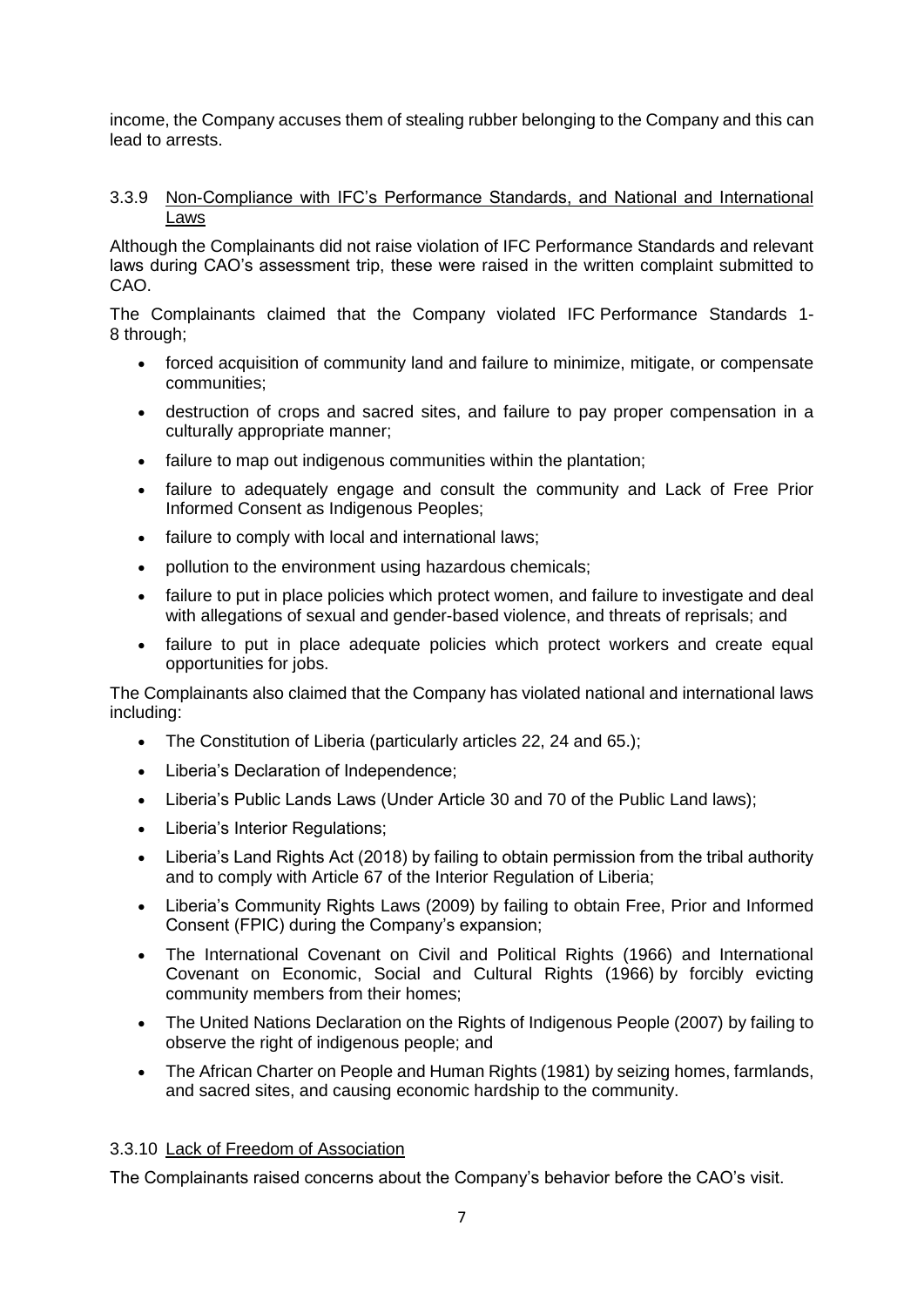According to the Complainants, in September 2019, after the IFC's supervision visit to SRC's plantation, the Company formed a "Taskforce" made up of senior management and prominent community members. The Taskforce is alleged to have travelled from village to village after the IFC's visit, and before the CAO visit, to discourage the community from supporting the complaint filed to the CAO and to encourage the Complainants and community at large to dissociate themselves from Green Advocates. The Complainants claimed that the Company urged them to tell the CAO that they were already in negotiations with the Company to try and resolve all community grievances. They further asserted that the Company asked them to only tell the CAO about crop compensation and to refrain from raising other issues, including sexual and gender-based violence.

The Complainants explained that during all meetings the Company convened with the community, the Company expressed readiness to resolve the disputes with the community and expressed a desire and readiness to establish a friendship with the community. The Company is alleged to have offered to pay compensation for crops and resolve all outstanding disputes with the community. The Complainants also shared that the Company repaired wells for a few of the community members a few days before the CAO's visit.

The Complainants claimed that the Company also reportedly offered incentives, such as scholarships and jobs to a handful of Complainants and their relatives if they agreed to engage with the Company without Green Advocates' intervention. The Complainants also shared that the Company recruited community members who were initially critical of the Company and paid them to travel from community to community advocating on behalf of the Company and encouraging the community to distance themselves from Green Advocates. The Company is alleged to have set up a Citizen's Union in May 2019, to deal with community grievances to counter the work of Green Advocates. However, the Complainants stated that they do not want to proceed with the CAO complaint without Green Advocates.

# **3.4. Company's Perspective**

### 3.4.1 Land Grabs and Forced Eviction and Lack of Free Prior Informed Consent of the indigenous peoples (FPIC)

The Company provided background information regarding the Concession Agreement procedure and the difference between a Concession Area and a Development Area. They explained that the Concession Agreement between the Government of Liberia and SRC, which was signed in 1959, stated that " *the Concession area shall comprise a total of 100,000 acres, to be selected from unencumbered public lands within the central province between Yangwelepe (Gibi Mountains), Waung-Gliba and Borlalah River and in Zorzor, Vorijama and Kolahum Districts of the Liberian Hinterland*". Furthermore, the Concession Agreement stated that the Company was instructed "*to file with the Government within 24 months… surveys setting forth the first geographical boundaries of areas it desires to develop*".

The Company explained that under Liberian Law, before the Land Commissioner can approve the Development Area for inclusion within the Concession Agreement, the Development Area needs to be surveyed and confirmation obtained from the Tribal Authority that the land was unencumbered. The Company further explained that despite having a Concession Area of 100,000 acres, the surveyed Development Area encompasses 21,000 acres. Within the Development Area, the plantation today covers 14,800 acres, which includes roads, infrastructure and 11,100 acres of planted rubber trees. The Company clarified that the complaint relates to an IFC funded project, which is an expansion of 3,640 acres that was planted between 2008 and 2014.

The Company stated that as far as it was aware, and although the original Land Commission records were destroyed during the Liberian Civil Wars, there is no reason to believe that the legal procedure for obtaining a concession was not followed. The Company presented copies of the land surveys and a letter dated September 1960, from the SRC management team to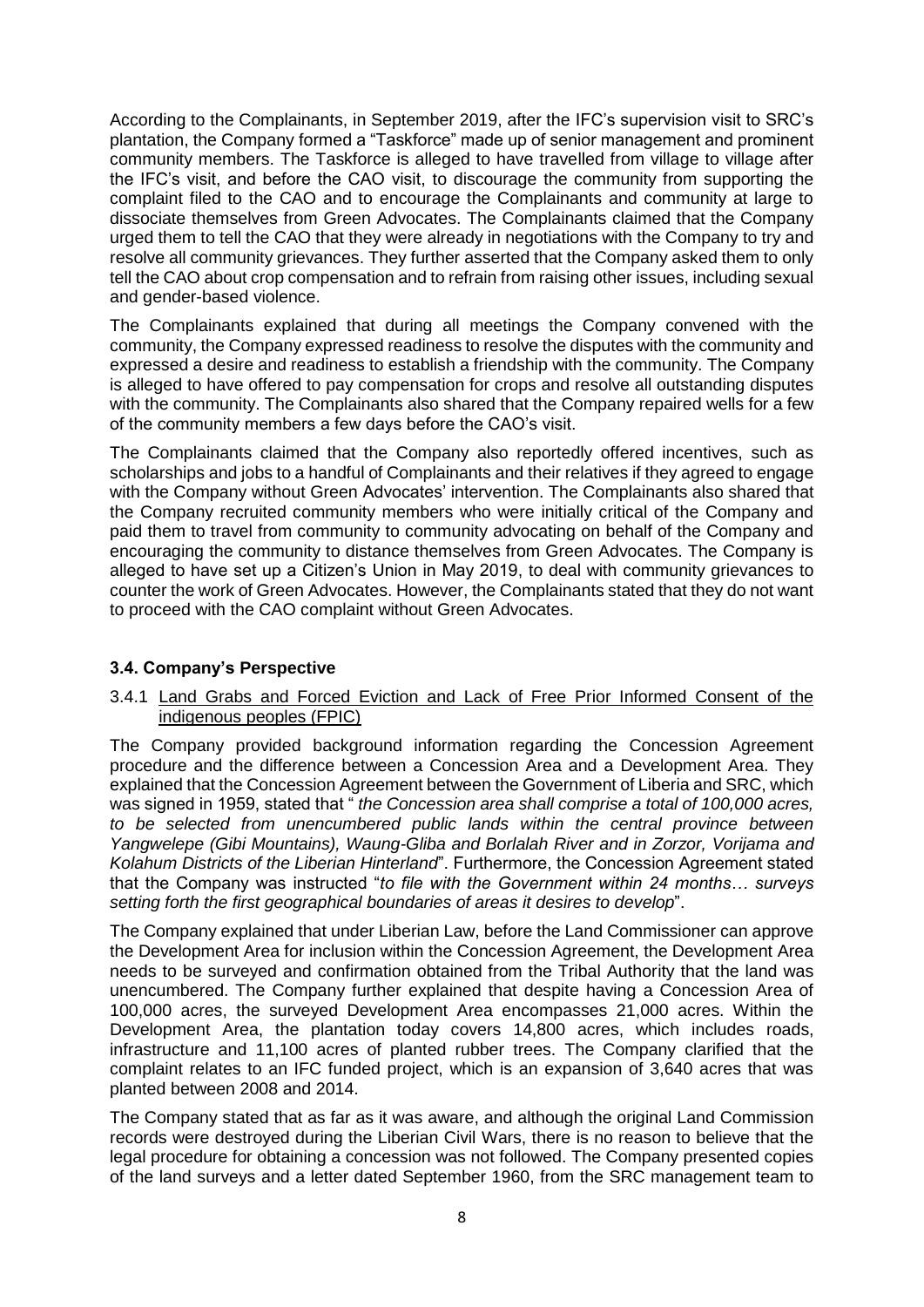the Clan Chief of the Neyorkpor Clan. The letter states that the Chief's request to have the Clan's proprietary rights to their land acknowledged, was respected by SRC, and the Development Area survey was adjusted accordingly. According to the Company, this demonstrates that there was consultation with the Tribal Authority.

The Company went on to explain that deeds or tribal certificates of land within the Development Area dated after 1959 when the Concession Agreement was signed, held by individuals or groups, are ineffectual under Liberian Law because the Concession Agreement supersedes any subsequent grants to the title. However, the land for which deeds dated before 1959 were issued, whether from a third party or from the Government to an individual or group, could not have been taken without appropriate compensation under the 1847 Constitution of Liberia. The Company also shared that although notice was received from individuals and groups, claiming land within the Development Area, none of the deeds from the claims received pre-dated 1959, and no original documents were provided to verify the authenticity of the Registration Numbers with the Land Commission. In some cases, boundary surveys were undertaken but no anomalies were found.

The Company stated that tribal certificates referred to by the Complainants are neither a title deed nor an expression of interest in land ownership. They explained that tribal certificates demonstrate an interest of local dwellers to live and work with a private individual who sought to acquire land from the Government. The Paramount or Clan Chief who signs a tribal certificate has no authority to transfer title.

The Company refuted claims of forced eviction without Free, Prior and Informed, Consent (FPIC). They stated that FPIC requirements were only recognized under the Interior Regulation of Liberia, which was passed into law in 2001. Therefore, because laws are not applied retroactively, when the Concession was granted to SRC in 1959, FPIC did not apply as the Government had sole sovereignty of all public land under the Constitution. The Company further explained that under the terms of the Concession Agreement, they were permitted to plant within the initial 21,000-acres Development Area without FPIC because the land was originally surveyed as unencumbered. Furthermore, this survey received confirmation from the Tribal Authority that the land was unencumbered and was approved by the Land Commissioner. The Company stated that SRC became the de facto leaseholder of the land in 1959 and that anyone who planted crops within the Development Area after that date required permission to do so from SRC.

The Company went on to explain that although FPIC requirements were included in the 2018 Land Rights Law, Concessions are exempted. Article 33.3 states: "*Save for Concessions… granted in Customary Land by the Government, before the Effective Date of this Act, any interference with or use of the surface of Customary Land requires the FPIC of the Community*." The Company restated the point that laws do not apply retroactively. However, they stated that if they were to request additional lands from the Government outside of the Development Area, they would be required to obtain the FPIC of the people on customary land because they participate in the Roundtable of Sustainable Palm Oil (RSPO) and The Global Platform for Sustainable Natural Rubber (GPSNR).

The Company also refuted claims that "*residents of Lanco, Garjay, and Tartee-ta were evicted in 2010 in the face of bulldozers*." The Company shared satellite photos to illustrate that villages which were allegedly bulldozed, did not exist at the time of the expansion. The Company also shared a community witness's written testimony stating that although there were houses in these villages in the 1980s when SRC's expansion reached Garjay in 2011, there were no villages left, just a few fruit trees." Additionally, the Company questioned the credibility of the allegation that villages were bulldozed stating that the village of Gorbor-ta with 16 houses and a 60-acre green belt, is the only community within the expansion area that is surrounded by the plantation.

The Company stated that during the project evaluation, the IFC did not recognize the people affected by the expansion as indigenous and therefore concluded that Performance Standard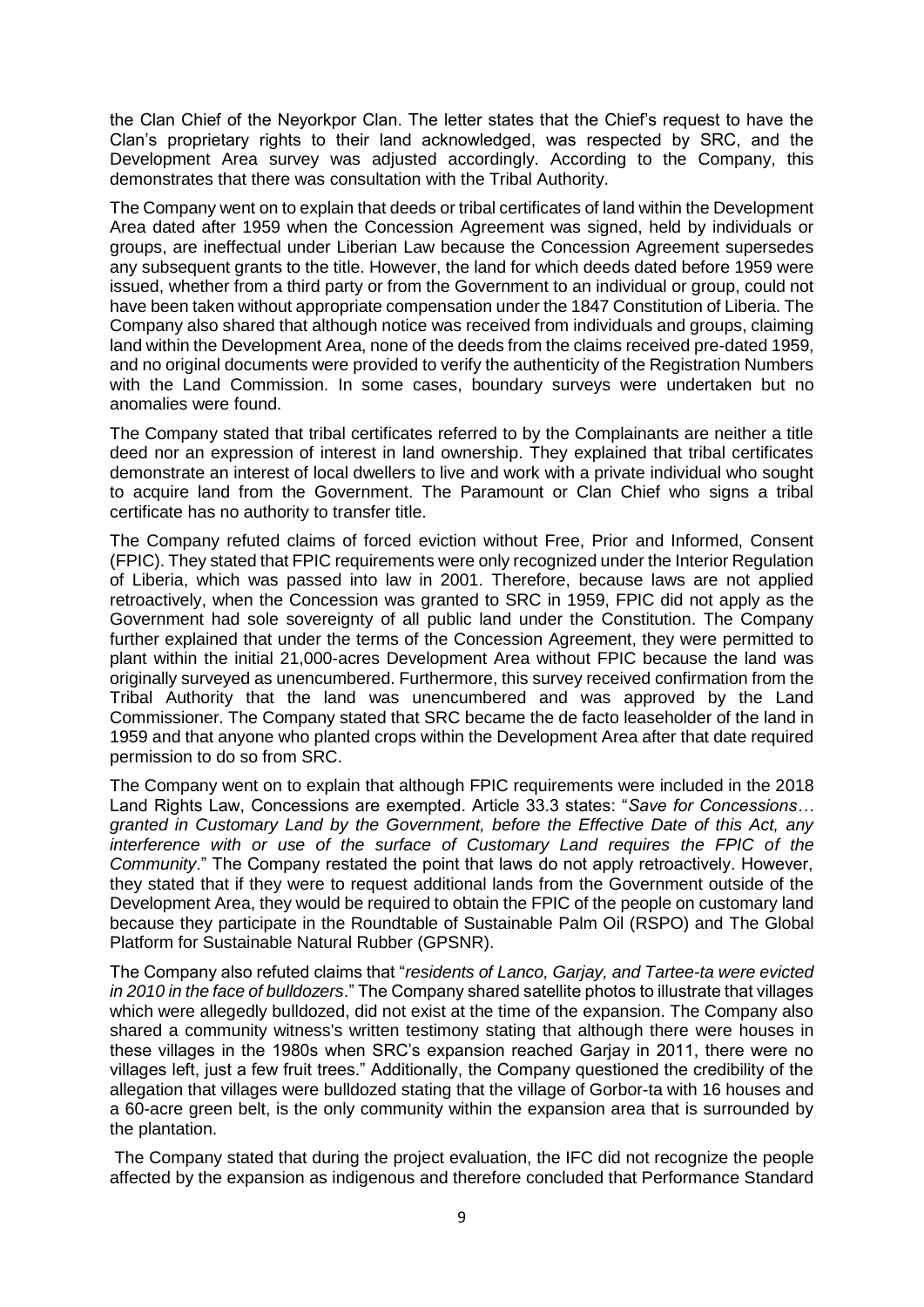7 did not apply. One of the reasons put forward by the Company referred to the IFC's Environmental and Social Impact Survey, which included the 2008 National Census results. This indicated that 37 percent of people aged 14 and over (approximately 47,000) in Margibi County, were displaced following the end of the Liberian civil wars in the 1980-1990s. The Company recognized that during the wars, the plantation had been abandoned, the processing factory destroyed, and people began growing crops on Company land within the 21,000-acres Development Area.

During the expansion project from 2008, these displaced people were given a two-year moratorium to complete the harvest of any food crops, and crop compensation was paid for food and agroforestry crops. The expansion project took six years to complete and all claims received for crop compensation were paid.

# 3.4.2 Destruction of Ancestral Graves and Sacred Sites

The Company responded to allegations of destroying cultural heritage without consultation, by explaining that they understood and respected the importance of preserving traditional practices and protecting all traditional sacred sites including forests, shrines, and graves.

The Company explained that during the expansion project evaluation phase, they were instructed by the IFC to create an Environmental & Social Action Plan to: "1) identify and map socially important, natural features in the plantation (or areas affected by the plantation) and to incorporate protective measures into the management plans; and 2) document all cultural heritage issues to date". The Company stated that all cultural heritage sites within the Development Area are mapped, protected and were planted around during the expansion project.

The Company also shared that meetings were held with the communities that were directly impacted by the expansion project, including the villages located along the plantation boundary and Gorbor-ta, which was surrounded by the plantation. Additionally, they stated that they provided support directly to the Gleegbar and Kolleh communities, to perform cleansing rituals to move their shrines to different locations and that the communities received support through the National Traditional Council of Liberia, with the consent and participation of the Tribal Authorities. The Company presented the Gorbor-ta community to the CAO where the community explained that the gravesites were located within the 60-acre green belt next to the village. They had not been bulldozed or planted over with rubber trees as the complaint alleged.

### 3.4.3 Economic Displacement and Loss of Livelihood

The Company reiterated that no evictions, physical resettlement, and destruction of homes took place at the hands of the Company. They stated that the alleged towns of Lanco, Garjay, and Tartee-ta did not exist when the expansion project of 3,640 acres occurred, as evidenced by testimony and satellite imagery. Therefore, compensation claims in these villages, for lost assets are refuted by the Company. The Company illustrated through satellite imagery and site visits, that the communities located along the boundary of the plantation but within the Development Area, were allocated 'green belts' for cultivation and expansion. These communities included Ansa-ta (25 acres) and Kolleh-ta (47 acres). The Company reported that Gorbor-ta, a community within the Development Area, which is surrounded by the plantation, was allocated a green belt of 60 acres.

The Company went on to explain that crop compensation payments were in line with a 2005 procedure established between multiple Government Ministries, LAC and the communities surrounding LAC. A Special Executive Committee (Committee) was established by the National Transition Government to address the expansion of LAC within its Development Area. The negotiated assessment for crops was determined to be \$1.50 per tree but the Committee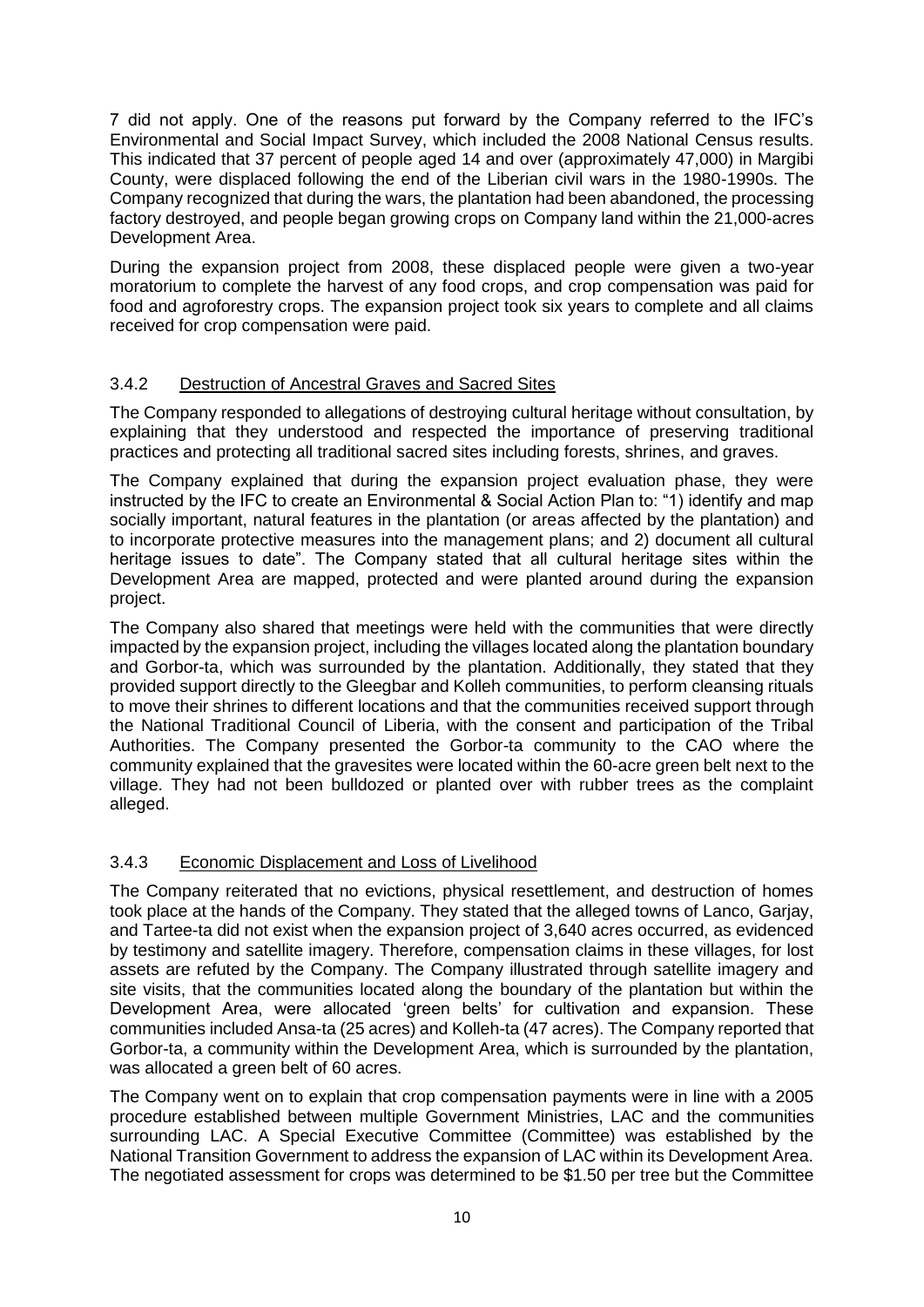agreed a rate of \$3.00 per tree (e.g. of cocoa, coffee, cola, rubber, avocado or coconut); \$50 per acre of sugar cane and \$25 per acre of food crops (e.g. of cassava or pineapple).

The Company stated that in 2008, these rates were accepted by the Ministry of Agriculture, SRC and the Community Leaders for crop compensation in the SRC expansion projects. They described that typically, farmers' fields were counted by a team including representatives from the Ministry, SRC and the farmers themselves, although the Company admitted that in some cases, the representative from the Ministry was not available. The Company shared that the results of the counting were collated and in total, 469 individuals were compensated and received a total of \$483,843.23 between 2010 and 2012. The Company maintained that since the expansion project was announced in 2008, and planting occurred from 2008 until 2014, community members had substantial time to ensure their crops were assessed and payments received. The Company further stated that although some communities complained about the assessment process, no genuine complaint about the non-payment of a claim has ever been received by the Company. They gave an example in 2015, where the Gleegbar community and SRC failed to agree on the number of damaged crops. A dispute resolution process was conducted, chaired by the Ministry of Internal Affairs, which concluded that as a final settlement, SRC would contribute to four social investment projects, including a road, a market, a clinic and the elevation of the school from a primary to a secondary school. A memorandum of understanding was signed between the Company and the community and to date, SRC has completed the construction of the road and the market. The school and the clinic are on hold, pending government involvement.

The Company argued that they put in place measures to limit the community's use of the swamps for growing crops following a request from the Environmental Protection Agency (EPA) to protect the riverine and swamps areas within the Plantation. The Company added that the EPA held workshops at SRC to raise awareness amongst the communities regarding the importance of preserving these habitats by limiting crop cultivation and fishing in the swamps. They further explained that one of their obligations emanating from the bi-annual inspections by the EPA is to continue the community awareness program.

The Company stated they permit the community to produce charcoal from rubberwood when the trees reach the end of their commercial life cycle after 25 years. However, they highlighted that this practice is likely to come to an end, once sustainability compliance programs that prohibit burning come into effect. The Company also expressed that due to the risk of the fires spreading through the plantation to the camps and communities, they have cautioned the communities against setting fires during the dry season, to clear the land of crop residues before tilling. The Company also shared that they place no restrictions on the harvesting of medicinal plants within the forest areas on the plantation, or fishing within the creeks or streams along the boundaries unless EPA restrictions are in place.

The Company further stated that they have recruited 300 permanent employees from the communities, as well as seasonal contractors and casual workers that are employed on an asneeded basis. All of whom have access to the schools and medical facilities, and a subsidized rice program.

# 3.4.4 Water Pollution

Regarding the allegations contained in the complaint that "*rubber plantations use massive amounts of agrochemicals*", the Company stated that rubber trees require very few inputs and that fertilizer is only used in the first few years after planting. The Company clarified that Mancozeb, a fungicide used in the nursery, is a Class U pesticide under the WHO Classification system. Glyphosate, a Class III herbicide, is only used to spray weeds in the planting lines when the trees are between three to five years old. The Company went on to explain that the WHO classification refers to the toxicity levels of the pesticides and if applied at the right dosage and with the proper personal protective equipment, it could be assumed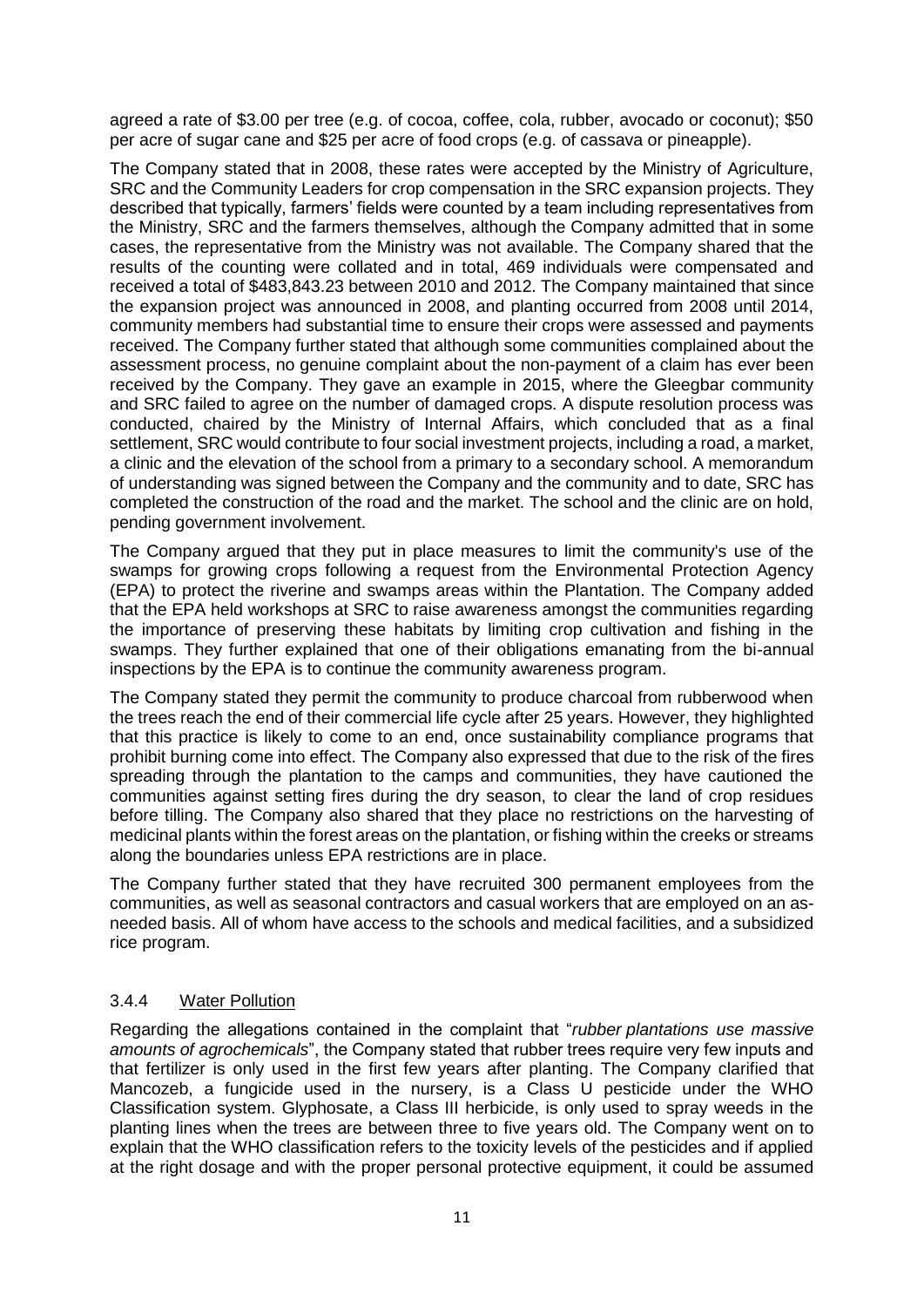that class U pesticides are less toxic than class III. However, all pesticides can be harmful if not used according to the technical recommendations.

The Company went on to explain that once the canopy of the trees made up of overlapping branches and leaves starts closing across the rows, the weeds are suppressed by the shade. Leguminous cover crops are sown when the trees are planted to prevent soil erosion and during the dry season, the leaves drop, eliminating the habitat of insect pests. Therefore, no other pesticides are applied after the first few years of planting.

The Company informed the CAO that pesticides are applied with back-pack sprayers. The sprayer team has been instructed not to apply pesticides within five meters of any riverine system. The Company admitted that in the past, some sprayers rinsed themselves in the streams and creeks after their task until SRC built a set of showers for the team. The Company denied the allegations that the sprayers washed the spraying equipment in the streams.

The Company reported that both the EPA and environment specialists from other organizations, including IFC, have reviewed the Company's pesticide policies and operations and concluded that the quantity of active ingredient applied per acre is negligible. The Company added that it was issued with a three-year EPA permit and as a result, it is inspected by the EPA bi-annually. They also reported that they qualified for ISO 14001, which is an international certification standard for effective environmental management.

The Company said that water quality is tested across the plantation. Samples are taken from boreholes, creeks, and streams from points where water enters (upstream) and exits (downstream) the plantation, to compare the plantation's impact on water quality. The samples are tested for pH, Biochemical Oxygen Demand (BOD), and Chemical Oxygen Demand (COD), and to date, no issues have been found. The Company expressed that they were concerned with the statements in the complaint: "*after SRC sprays, the water turns red and has a noticeable smell*"; and "*when water gets washed into the creeks, the grass turns yellow and then dies*". They said that at no stage has anyone from the communities reported these issues to the County Health Team in Kakata, the SRC clinic or the community leaders. The Company said that they do not understand what would cause these symptoms and urged the CAO to check if the origin of the complaint were upstream of the plantation as there could be an alternative cause.

The Company reported that between 2013 and 2019, it constructed 33 boreholes in the communities surrounding the plantation, to ensure community members have access to potable water. Additional boreholes were constructed by an NGO, Living Water.

# 3.4.5 Poor Employment Conditions and Labor Rights Violations

In responding to allegations of poor employment conditions and violation of labor rights, the Company stated that there is a Collective Bargaining Agreement (CBA) in place that lists all employment terms and conditions, including wages, tasks, and benefits. The CBA is renegotiated every three years and the current version was signed off and approved by the Company, the Ministry of Labor, and two Labor Unions (SRC Workers Union and the General Agricultural and Allied Workers Union of Liberia). The Company explained that in addition to having two unions in the workplace, they have also established a Staff Association and a Gender Committee, to ensure that all issues reported, suggestions or grievances raised can be received and acted upon.

The Company informed the CAO that it pays wages according to the 2015 Decent Work Act, which stipulates that the minimum wage for a permanent employee or contractor is \$5.50 per day and \$3.50 per day for a casual worker. The Company went on to explain that tappers are also entitled to quality and production bonuses, which can add up to an additional \$3.00 per day over and above the \$5.50 per day. This increases their take-home pay to \$ 8.50 per day.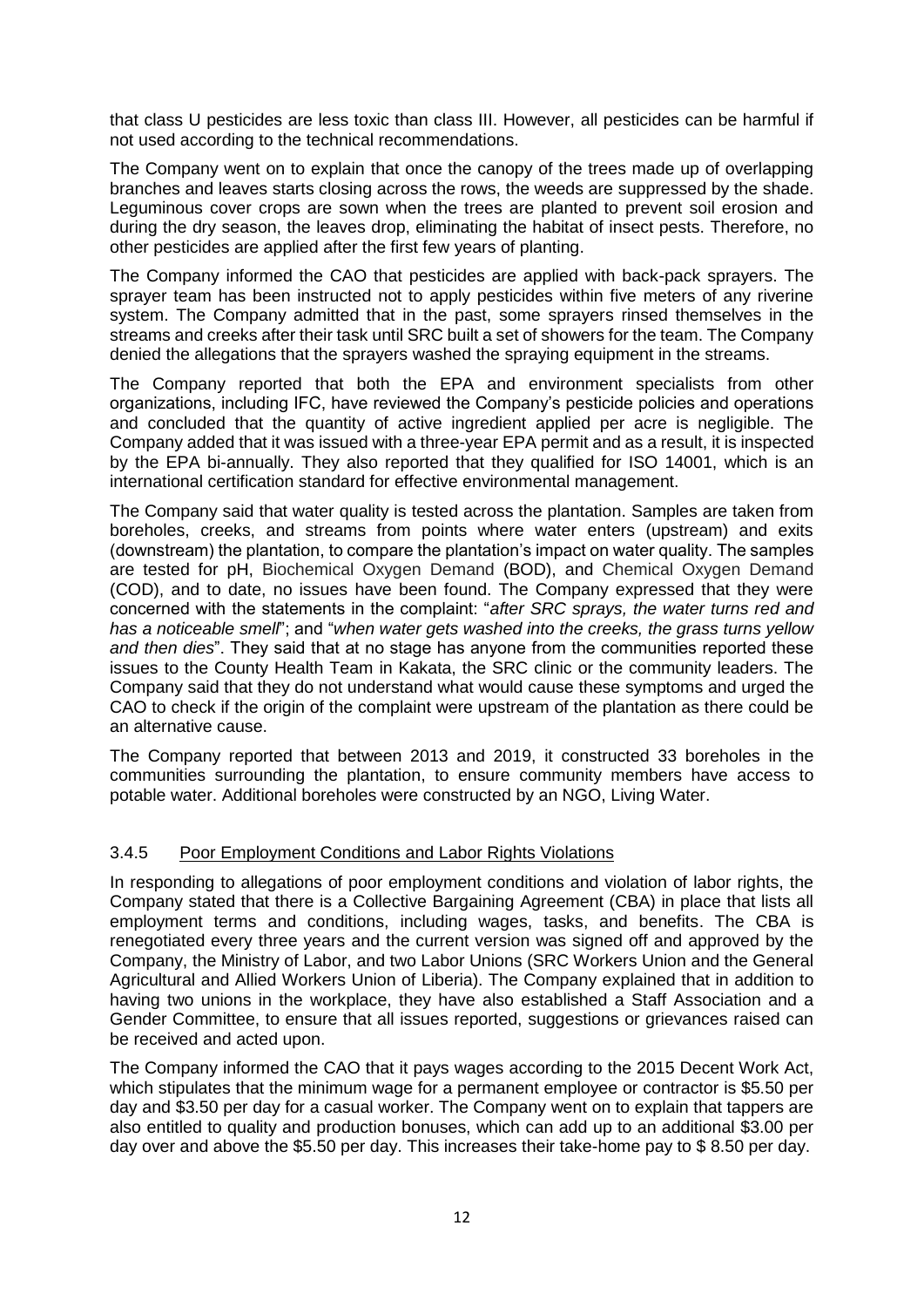The Company expressed that the tappers' tasks are set according to West Africa industry standards, based on an eight-hour working day and calculated from detailed time-and-motion studies. The tasks vary according to the number of trees per acre as the distance a tapper can walk per day is the limiting factor. The Company explained that detailed records are kept verifying tapper's payments and bonuses, and in 2018 less than one percent of tappers failed to meet their tasks. They also stated that tools for the job and protective equipment are issued free of charge to the plantation workers, on an annual basis.

The Company explained that it uses a third-party company, JBE Contractors, to recruit contract labor. The recruitment of contractors is monitored closely to ensure that the third-party follows SRC's Code of Ethics and Employment Policies. The Company also mentioned that a grievance mechanism has been set up to ensure that any complaints, including payroll discrepancy or exploitative behavior from the supervisors, are dealt with immediately.

The Company explained that they employ 700 permanent employees and 300 seasonal contract workers. Permanent workers are housed either in one of the eight camps on the plantation or receive a rental allowance to live in one of the communities.

The Company stated that as part of the CBA permanent employees receive two subsidized bags (50 kg) of rice per month. Contract workers receive one bag at cost. In total 15,000 bags are issued to workers per annum, at a cost to Company of over \$300,000. The Company also stated that in addition to the 4 percent contribution made by the employees, it contributes six percent of permanent employees' gross salary to the National Pension and the National Insurance schemes.

# 3.4.6 Limited access to Schools and Health Facilities

In terms of access to schools, the Company explained that they have built four primary schools and two secondary schools within the plantation. The schools have a total of 2,486 students under the supervision of 51 teachers. The Company reported that annual school fees for dependents of permanent employees are free from nursery until Grade 9 but limited to eight dependents. Thereafter, a \$10 fee per child is charged for Grades 10-12. Annual school fees for contractors are \$10 per child from Nursery to Grade 6; \$15 for Grades 7-9, and \$20 thereafter. The number of dependents for contractors is limited to three. The Company admitted that although priority for enrollment in the schools is given to employees, members of the public have access to the school and are charged annual fees of \$15 per child from Nursery to Grade 6; \$20 for Grades 7-9 and \$25 for Grades 10-12. They compared this to the annual fees for Grades 10-12 in government schools in the area, which vary between \$15 and \$23.

The Company also stated that they provide medical facilities in the plantation consisting of one health center, one outpost, and one ambulance. They stated that the facilities are available free of charge to all employees and their dependents, and accessible to all members from the communities. The Company went on to explain that because 50 percent of the rubber trees planted on the plantation are immature, operations involving labor in those areas are limited. However, as the trees mature and the Company commences tapping, the Company anticipates that there will be a need to build a second medical outpost, serving the communities near the expansion area will be met. The Company reported that educational and medical services cost the Company an annual amount of over \$500,000.

# 3.4.7 Sexual and Gender-Based Violence

The Company stated that no cases of sexual and gender-based violence (SGBV) have been brought to their attention. Therefore, no cases have been investigated. The Company also shared that both male and female members of the communities have vigorously denied any incidents of SGBV and that the community stated that they would react strongly against any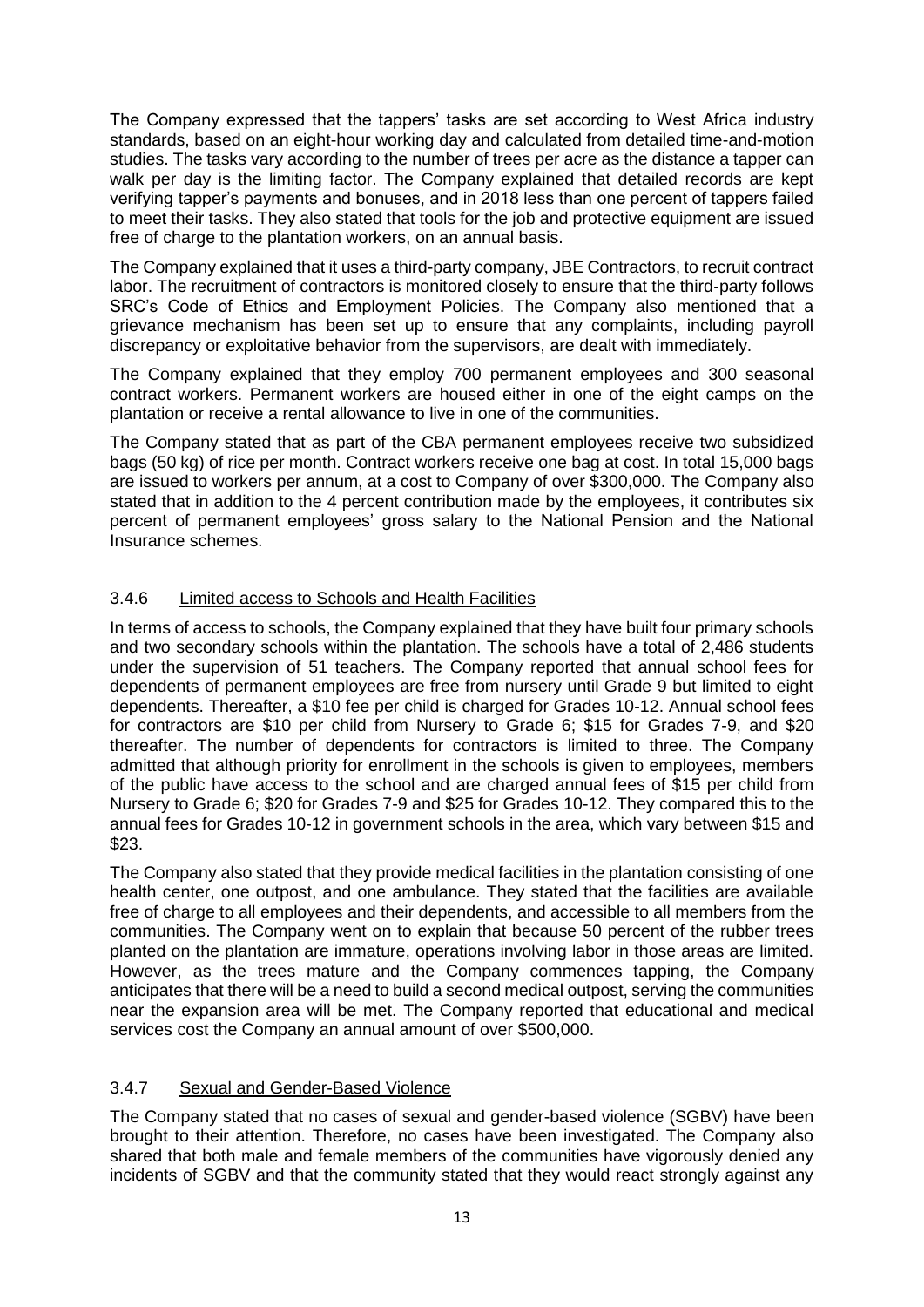exploitation or incidence of SGBV. However, the Company admitted that whilst no SGBV cases were brought to their attention, it does not mean that SGBV could not occur. They further stated that they were open to the IFC's offer to bring a consultant, to work on these issues with the plantation industry in Liberia.

The Company reported that in recognition that male and female employees face different challenges in the workplace, they established a Gender Committee in 2017 and put in place all relevant policies. They stated that the Gender Committee is made up of eight female members, composed of three senior staff, three union members and two contractor employees. The Gender Committee's role is to raise awareness of SGBV in the communities surrounding the plantation through monthly meetings conducted in clinics and schools. The Company further stated that complaints to the Gender Committee are received through the tribal chief and women elders in the communities. The Gender Committee also works with the Ministry of Gender, Children and Social Protection.

# 3.4.8 Reprisals, Threats and Intimidation

The Company provided information regarding several allegations including the arbitrary arrest of activists and community members, accusations that the Company imposed restrictions on movement within the plantation and calls for anonymity due to fears of reprisals.

The Company stated that without the cooperation of the communities, it would be impossible to continue its operations on the plantation. They informed the CAO that they employ 100 security guards from the communities within the plantation. The security guards have standing instructions to monitor visitors entering and exiting the plantation for health, safety, and security reasons. The Company reported that their security guards do not have the power to arrest but are instructed to check for the unauthorized movements of company assets on the plantation, including company property or rubber 'cup lumps' (coagulated latex). The Company explained that it uses a color dye in its cups to mark its production and therefore the identification of Company rubber by security guards is a straightforward and standard procedure.

In response to the allegations of arbitrary arrests, the Company made specific reference to the case of Mr. Kamara and Mr. Pennoh, who they believe are employees of Green Advocates. The Company stated that according to the Complaint filed to the CAO, Mr. Kamara and Mr. Pennoh claim that in 2015, they were arrested and charged with "disorderly conduct and terroristic threats" and that subsequently, Mrs. Pennoh, an SRC employee, was fired without benefits. The Company responded that according to the Weala Police Station charge sheet from 2015, there were a total of 10 charges for the entire year. Mr. Kamara and Mr. Pennoh were arrested and charged with "disorderly conduct and terroristic threats" because they "put fire on the plantation." Additionally, the Company clarified to the CAO that Mrs. Pennoh was employed as an SRC Security Guard and according to a police statement, she intervened during the arrest of her husband and as a result, her position as a company employee became untenable. However, she received a termination package in June 2015. The Company stated that they are unaware of any arbitrary arrests, and that they have full confidence with the police and judicial system.

The Company also responded to the allegation that it had restricted movement. They reported that whilst they had issued a memo requesting all visitors to the plantation to register at the Head Office first, the 'restriction' did not apply to community members. The Company argued that the whereabouts of visitors or personnel is essential to any commercial operation, to ensure the health and safety of both the visitors, employees, and property in case of an incident or emergency.

In response to the Complainants' request for anonymity, the Company stated that it regrets if any community members feel a fear of retaliation. They highlighted the case of Yasaa Mulbah, who stated on Swiss TV that in 2010 she lived in Tartee-ta, which had 30 houses and a population of 200 people. The Company publicly refuted these claims and provided counter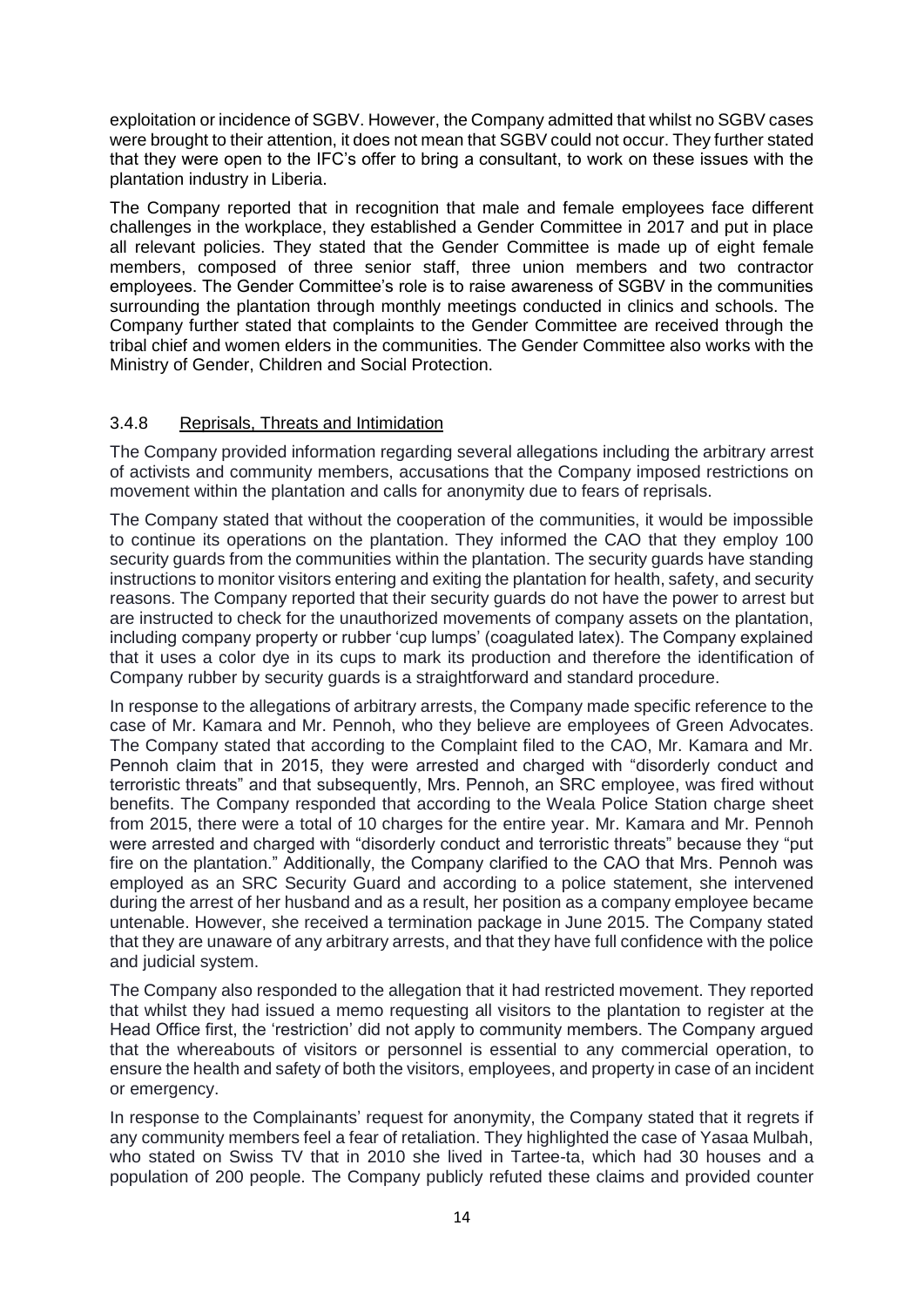testimony from the local Chief and a satellite photo of the area in 2010 illustrated a canopy of trees and no houses. The Company stated that despite the difference in views between Yassa Mulbah and the Company, Ms. Mulbah lives peacefully in the community.

## 3.4.9 Lack of Freedom of Association

The Company reiterated that it has no issue with NGOs representing the communities with genuine concerns. However, the Company stated that the claim by Green Advocates they represent 22 communities, is not proven. The Company said that it has always and will continue to work with the 81 villages surrounding the plantation. They also explained that they had established a Citizen's Representative Committee, which is a leadership system within the community whereby each village has been grouped into 7 clusters. Each village is represented by 3 elected members and 1 cluster head, giving the Citizen Representative Committee a union of 250 members. The Company shared with the CAO that US\$ 45 million has been invested into rehabilitating the plantation, rebuilding the infrastructure, replanting the trees, recruiting and training its employees, and contributing to the local and national economies, without a return on investment to date.

# <span id="page-18-0"></span>**4. NEXT STEPS**

During CAO's assessment, the Complainants indicated their willingness to engage in a dispute resolution process facilitated by CAO. The Company raised concerns about the CAO process and the partiality of CAO's team. Given these concerns, and although the Company indicated a willingness to engage with the impacted community, the Company decided not to engage in a CAO led dispute resolution process. In keeping with CAO's Operational Guidelines, the complaint will now be referred to CAO's Compliance function.